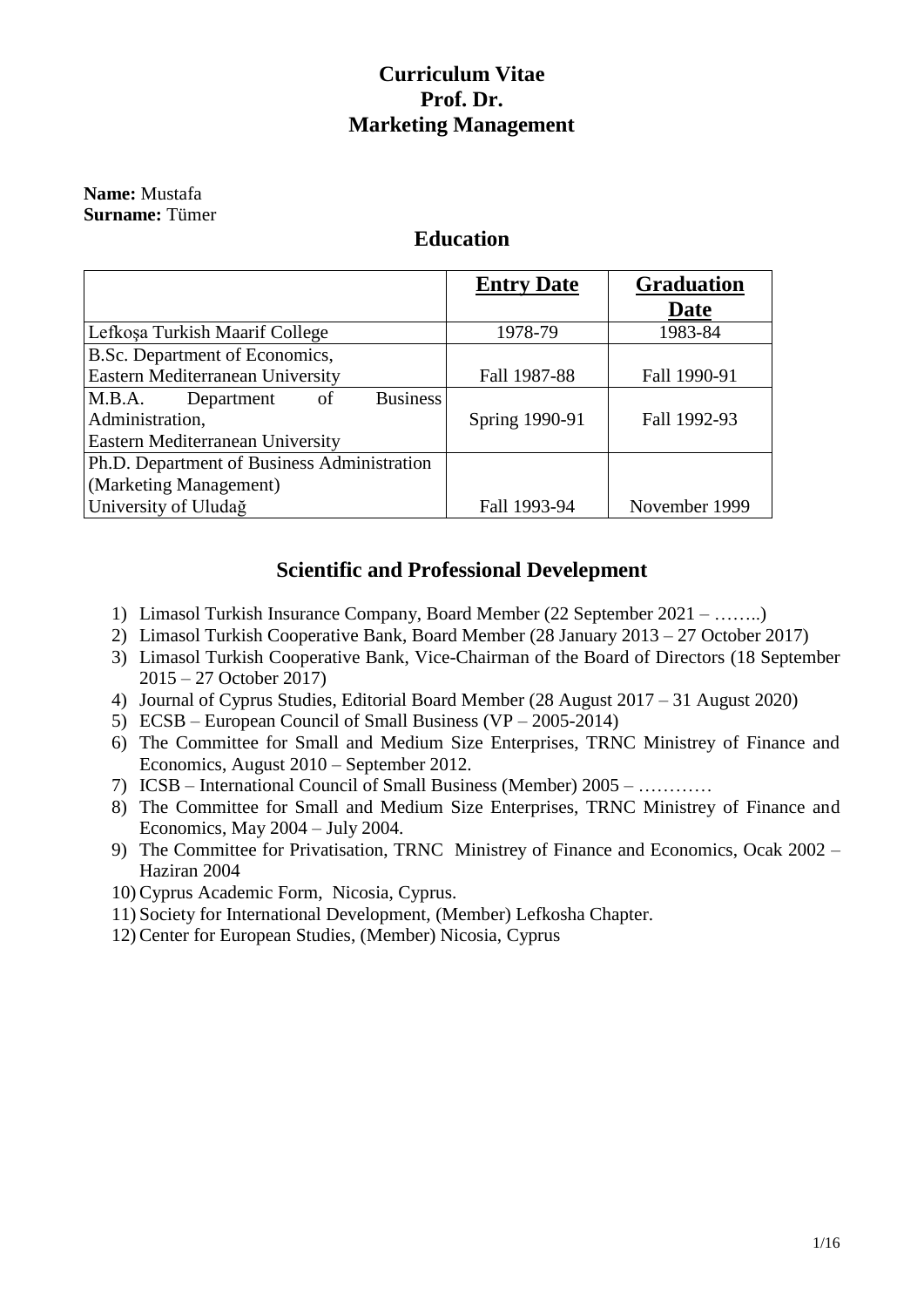| <b>Duty</b>  | <b>Department, University</b>                     | <b>Peried</b>                    |
|--------------|---------------------------------------------------|----------------------------------|
| Time<br>Full | Department of Business Administration,            | 1 September 2020 –               |
| Lecturer     | Faculty of Business and Economics                 |                                  |
| Director     | Entrepreneurship<br>$GIMER$ –<br>and              | 2 September 2011 –               |
|              | <b>Innovation Centre</b>                          |                                  |
| Board        | Technology<br>Famagusta<br>and                    | 5 October 2015 –                 |
| Member       | Development Area (Teknopark)                      |                                  |
| Rector       | <b>Cyprus Social Sciences University</b>          | 14 August 2017 – 31 August 2020  |
| Director     | <b>Studies</b><br>Institute<br>of Graduate<br>and | October 2016 – August 2017       |
|              | Research                                          |                                  |
| Chair        | Deparment of Business Administration,             | September 2010 – September 2016  |
|              | Eastern Mediterranean University                  |                                  |
| Vice Chair   | Deparment of Business Administration,             | <b>August 2003 – August 2010</b> |
|              | Eastern Mediterranean University                  |                                  |
| Full<br>Time | Deparment of Business Administration,             | Spring 1999-00 - August 2017     |
| Instructor   | Eastern Mediterranean University                  |                                  |
| Time<br>Part | of<br>Faculty<br>Tourism,<br>Eastern              | Spring 1997-98                   |
| Instructor   | Mediterranean University                          | Fall/Spring 1998-99              |
| Time<br>Part | Department of Business Administration,            | Spring 1997                      |
| Instructor   | European University of Lefke (MBA                 | Fall/Spring 1997-1998            |
|              | Program)                                          | Summer 1998 - Fall 1998-99       |
| Time<br>Part | Department of Business Administration,            | Spring 1996-97                   |
| Instructor   | Girne<br>American<br>University<br>(MBA           | Fall 1997-98                     |
|              | Program)                                          |                                  |
| Time<br>Part | Deparment of Business Administration,             | Spring 1992-93                   |
| Instructor   | Eastern Mediterranean University                  | Summer 1993                      |
|              |                                                   | Fall 1994-95 - Fall 1999-2000    |
| Research     | Deparment of Business Administration,             | Fall/Spring 1990-91              |
| Assistant    | Eastern Mediterranean University                  | Fall 1992-93                     |
| Student      | Deparment<br>of Economics,<br>Eastern             | Fall 1989-90                     |
| Assistant    | Mediterranean University                          | Fall 1990-91                     |

### **Academic and Administrative Experience**

### **Invited Instructor/Speaker**

Tümer, M (2020), *Key Note Speaker*, Gorajde, Bosnia Herzegovina, Communication Economics Organization International Congress, 18-20 December 2020. (On-Line Congress)

Tümer, M (2019), *Key Note Speaker*, Bangladesh 29-30 October 2019, University of Dhaka, Bangladesh.

Tümer, M (2016), International Marketing Strategy, *Sharif University of Technology*, Kish Campus, Iran.

Tümer, M (2014), Business Research Methods, *Prince Sultan College of Business*, Abha Campus, Saudi Arabia, Summer School 2014.

Tümer, M (2015), Business Research Methods, *Prince Sultan College of Business*, Abha Campus, Saudi Arabia, Summer School 2015.

Tümer, M (2012), ECPR Winter School in Methods and Techniques, *University of Vienna*, Vienna, Austria, 11 February – 18 February, 2012.

Tümer, M (2012), *Universita Degli Studi Napoli Frederico II*, Napels, ITALY. Summer School 3 - 15 July 2012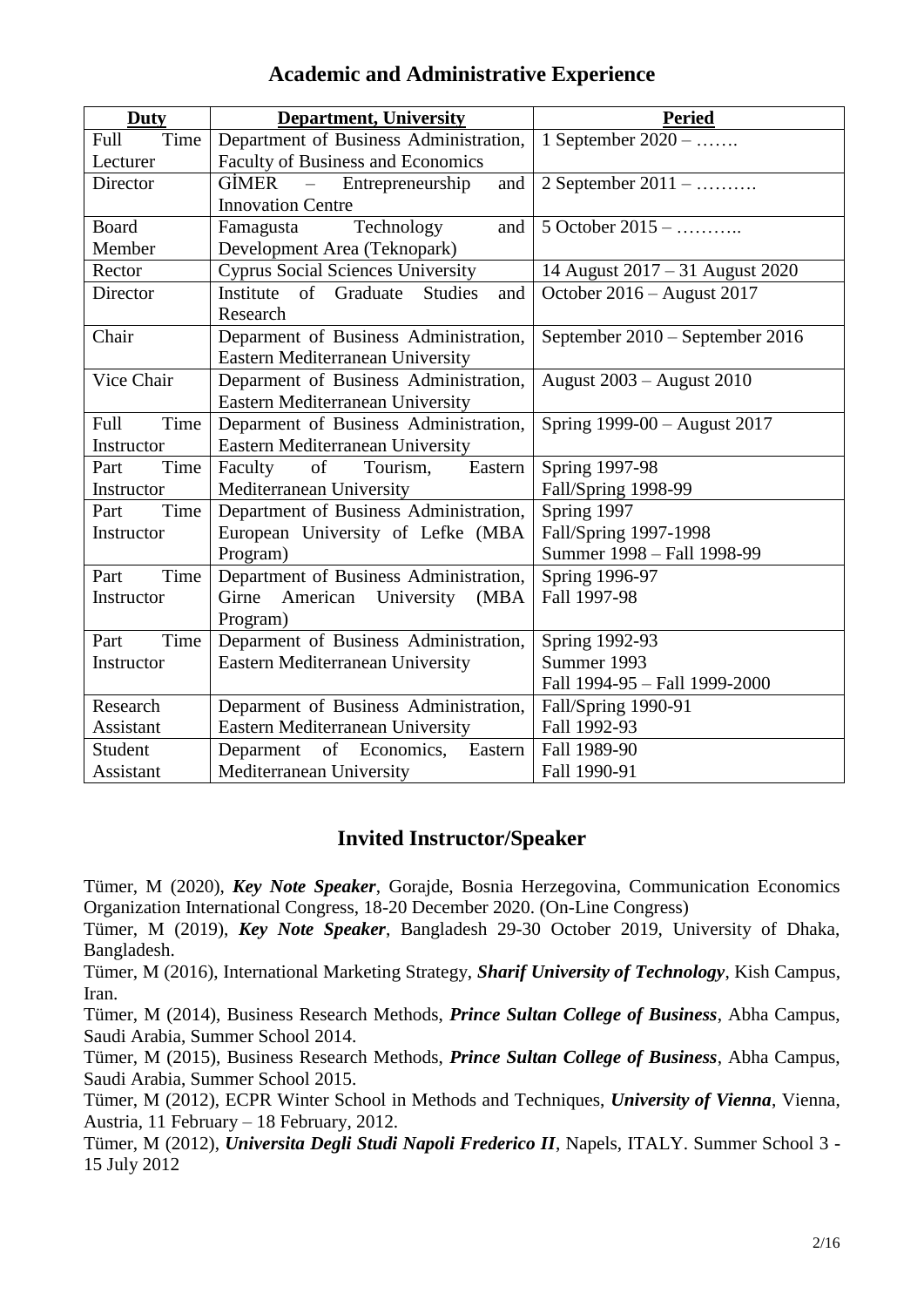# **Conference Organizer**

| Member,   | Organizing | 5 <sup>th</sup> International EMI Entrepreneurship | $20 - 30$<br>2020<br>June |
|-----------|------------|----------------------------------------------------|---------------------------|
| Committee |            | & Social Sciences Congress                         | Gostivar                  |
| Chair,    | Organizing | 28 <sup>th</sup> World Business Congress           | $12 - 16$ June 2019,      |
| Committee |            |                                                    | <b>Nicosia</b>            |
| Chair,    | Organizing | 3 <sup>rd</sup> International EMI Entrepreneurship | 28-30<br>2019,<br>June    |
| Committee |            | & Social Sciences Congress                         | Nicosia                   |
| Member,   | Organizing | 4 <sup>th</sup> International EMI Entrepreneurship | 29-30<br>November         |
| Committee |            | & Social Sciences Congress                         | 2019, İstanbul            |
| Member,   | Organizing | Kıbrıs'ta Osmanlı Öncesi Türkler                   | $13 - 15$<br>2019,<br>May |
| Committee |            | Sempozyumu                                         | Nicosia                   |
| Chair,    | Organizing | $2nd$ International EMI Entrepreneurship           | 9-11 November 2018,       |
| Committee |            | & Social Sciences Congress                         | Kapadokya                 |
| Chair,    | Organizing | 1 <sup>st</sup> International EMI Entrepreneurship | $27-29$ April<br>2018-    |
| Committee |            | & Social Sciences Congress                         | Nicosia                   |
| Chair,    | Organizing | 24 <sup>th</sup> World Business Congress           | $27 - 31$ May 2015,       |
| Committee |            |                                                    | Famagusta                 |
| Chair,    | Organizing | 2 <sup>nd</sup> International Conference on Small  | $24 - 27$ February        |
| Committee |            | Business and Entrepreneurship                      | 2011, Famagusta           |
| Chair,    | Organizing | 10.<br>Ulusal Pazarlama<br>Konferansi,             | 16-19 November 2005       |
| Committee |            | "Uluslararası Pazarlama"                           |                           |
| Chair,    | Organizing | 1 <sup>st</sup> International Conference on Small  | $3-4$<br>January<br>2002, |
| Committee |            | Business and Entrepreneurship                      | Famagusta                 |

# **Scholarships**

| <b>Evaluating</b>           | <b>Subject</b>                            | <b>Dates</b>                     |
|-----------------------------|-------------------------------------------|----------------------------------|
| <b>Institution</b>          |                                           |                                  |
| European Union              | <b>Post Graduate Studies</b>              | $1st$ July – $1st$ September     |
|                             |                                           | 2015                             |
| <b>Fulbright Commission</b> | Short Term Training in USA                | $6^{th}$ July - $15^{th}$ August |
|                             |                                           | 2011                             |
| Fulbright Commission        | Short Term Training in USA                | $6th$ June – $15th$ July 2004    |
| TRNC Ministry of            | Scholarship for Ph.D. Education in Uludağ | October 1993 -<br>July           |
| Education,<br>PhD           | University, Turkey                        | 1996                             |
| Scholarship Program         |                                           |                                  |
| Nadir Group                 | Scholarship for University Education in   | 1988-1990                        |
|                             | Department of Economics,<br>Eastern       |                                  |
|                             | Mediterranean University                  |                                  |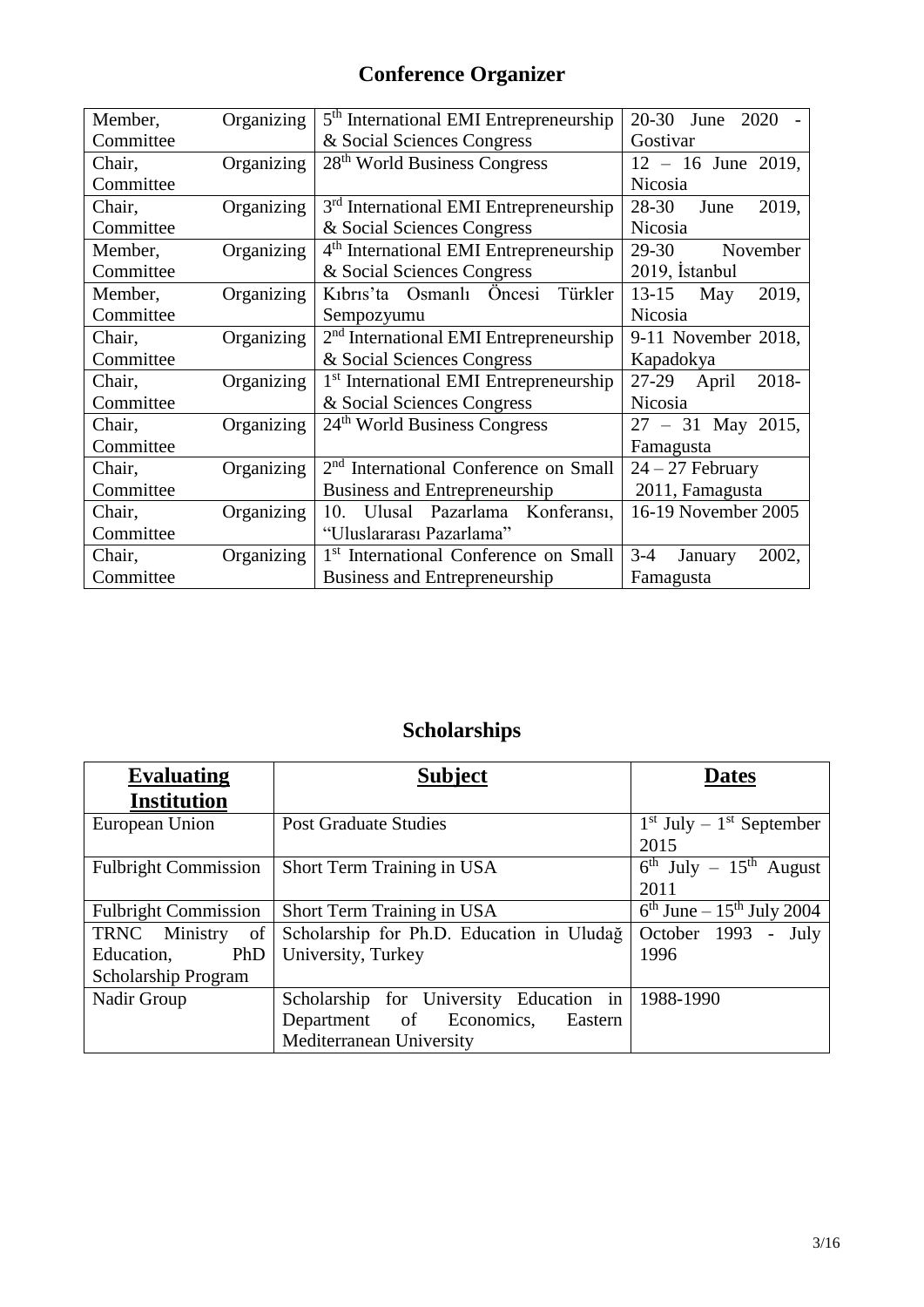# **Courses Taught**

| <b>Course Code</b> | <b>Course Name</b>                                        |
|--------------------|-----------------------------------------------------------|
| <b>MRKT 301</b>    | Principles of Marketing (undergraduate course)            |
| <b>MGMT 324</b>    | Small Business Management (undergraduate course)          |
| <b>MRKT 402</b>    | Marketing Research (undergraduate course)                 |
| <b>MRKT 403</b>    | Applied Marketing Research (undergraduate course)         |
| <b>MRKT 409</b>    | International Marketing Management (undergraduate course) |
| <b>MRKT 501</b>    | Marketing Management (Graduate Course)                    |
| <b>MRKT 506</b>    | <b>Advanced Marketing Research (Graduate Course)</b>      |
| <b>MGMT 580</b>    | <b>Statistics and Data Analysis (Graduate Course)</b>     |
| <b>MGMT 588</b>    | Research Methods for Business Studies (Graduate Course)   |
| <b>THM 417</b>     | Research Methods (undergraduate course)                   |
| <b>MRKT 601</b>    | Marketing Theory (PhD – Course)                           |
| <b>MRKT 602</b>    | Strategic Marketing (PhD – Course)                        |

# **National and International Projects**

| Konu                                | Destekleyen/Görevi            | Date(s)                    |
|-------------------------------------|-------------------------------|----------------------------|
| Incubation<br><b>TRNC</b><br>Centre | Turkish Cypriot Chamber of    | August 2021 –              |
| <b>Establishment Project</b>        | Commerce, Foreign             |                            |
|                                     | Economic Relations Board of   |                            |
|                                     | Turkey (DEİK), İstanbul       |                            |
|                                     | Technical University, ITÜ-    |                            |
|                                     | ArıKent, Eastern              |                            |
|                                     | Mediterranean University      |                            |
| TRNC Industrial Areas Due           | Turkish Cyprus Chamber of     | September 2019 – June 2020 |
| Delligence                          | Industry -Development and     |                            |
|                                     | Cooperation Office of         |                            |
|                                     | Turkey - Project Coordinator  |                            |
| <b>TRNC</b><br>School<br>High       | Development and               | March 2018, March 2019,    |
| <b>Entrepreneurship Competition</b> | Cooperation Office of         | March 2020, March 2022     |
|                                     | Turkey - Project Coordinator  |                            |
| North<br>Industry<br>Cyprus         | Turkish Cyprus Chamber of     | November $2015 - January$  |
| Industry<br>Strategic<br>Plan and   | Industry -Development and     | 2017                       |
| Inventory                           | Cooperation Office of         |                            |
|                                     | Turkey - Project Coordinator  |                            |
| Restructuring EVKAF-                | <b>Cyprus Foundation</b>      | October 2014 - December    |
| <b>Cyprus Foundation</b>            | Administration - EVKAF        | 2016                       |
| Administration (Cyprus Waqf)        | Cyprus, Project Coordinator   |                            |
| Phase II                            |                               |                            |
| Training of Women and               | IKD (Women Association) –     | June 2015 – January 2016   |
| Institutionalization of             | <b>TRNC Ministry of Labor</b> |                            |
| <b>Businesses in TRNC</b>           |                               |                            |
| Restructuring EVKAF-                | <b>Cyprus Foundation</b>      | October 2013 - October     |
| <b>Cyprus Foundation</b>            | <b>Administration</b> (Cyprus | 2014                       |
| Administration (Cyprus Waqf)        | Waqf) – EVKAF Cyprus,         |                            |
| Phase I                             | Project Coordinator           |                            |
| Analysis of North - South           | Minister of Economics and     | March $2012 -$ August 2013 |
| <b>Trade Shift between Turkish</b>  | Trade, Turkish Republic of    |                            |
| Republic of Northern Cyprus         |                               |                            |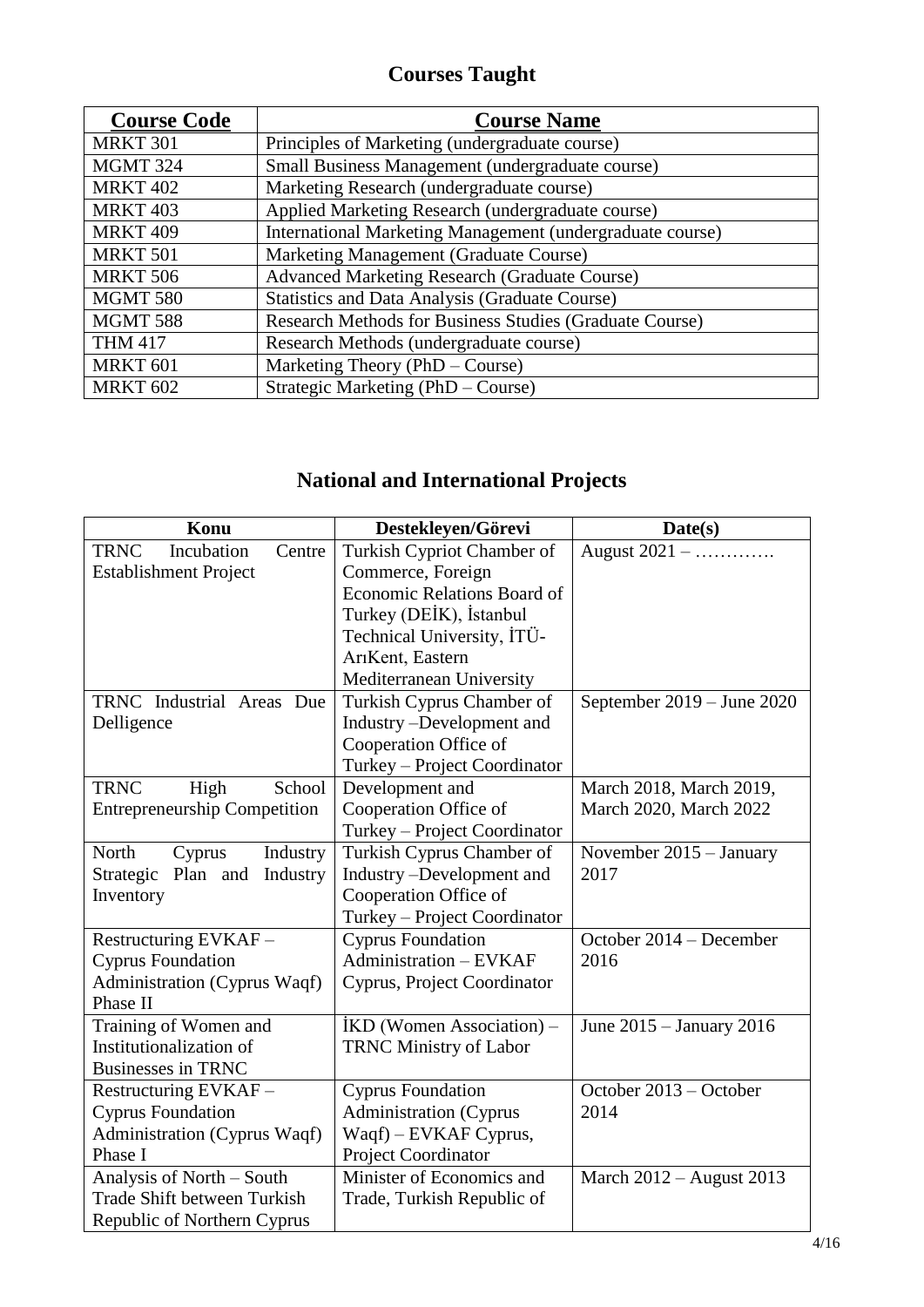| (KKTC) and South Cyprus          | Northern Cyprus, Project           |                            |
|----------------------------------|------------------------------------|----------------------------|
| <b>Administration and Policy</b> | Coordinator                        |                            |
| Recommendations for the          |                                    |                            |
| North                            |                                    |                            |
| Restructuring KOOP-SÜT           | $KOOP-S\ddot{U}T$ , Project        | August 2011 – April 2011   |
| <b>State Owned Enterprise</b>    | Coordinator                        |                            |
| Dairy Producers Association      | <b>Diary Producers Association</b> | August 2010 - November     |
| Research                         | Project Coordinator and            | 2010                       |
|                                  | Analyst                            |                            |
| Cyprus Turkish Chamber of        | Project Coordinator                | April 2010 - August 2010   |
| <b>Industry Research</b>         |                                    |                            |
| Cyprus Turkish Chamber of        | Project Coordinator and            | July 2009 - September 2009 |
| <b>Industry Research</b>         | Analyst                            |                            |
| Measuring the Service Quality    | <b>TRNC Ministry of Education</b>  | February 2008 - November   |
| Zone of Tolerance for            | Project Coordinator and            | 2009                       |
| Retailers in TRNC                | Analyst                            |                            |
| <b>AYEC Business Plan</b>        | <b>USAID / TRNC</b>                | Kasım 2007 - Mayıs 2008    |
| <b>Competition II</b>            | Koordinatörü                       |                            |
| Glass Ceiling Research in        | <b>TRNC Ministry of Education</b>  | November 2007 - December   |
| <b>TRNC</b>                      | Analyst                            | 2008                       |
| <b>AYEC Business Plan</b>        | USAID / Coordinator in the         | November 2006 - May 2007   |
| Competition I                    | North Cyprus                       |                            |
| <b>Census of Manufacturing</b>   | TRNC Ministry of Education         | December 2004 - August     |
| <b>SMEs</b>                      | Project Coordinator and            | 2005                       |
|                                  | Analyst                            |                            |
| Public Opinion Survey before     | <b>SUAL Reserch Company</b>        | September 2004             |
| the General MP Elections in      |                                    | November 2004              |
| North Cyprus                     |                                    |                            |
| Detailed survey of North         | For PhD Thesis                     | April 1998 – September     |
| Cyprus SMEs in the               |                                    | 1998                       |
| <b>Manufacturing Sector</b>      |                                    |                            |

## **Publications**

| <b>Journal</b>                                            | <b>Article Title</b>                                     |
|-----------------------------------------------------------|----------------------------------------------------------|
| R.O. Olaoke, S.W. Bayighomog,<br>M                        | Nonlinear relationship between brand experience and      |
| Tümer, Journal of Brand Management,                       | customer satisfaction in the hospitality sector: an      |
| Vol 28, 2021.                                             | exploratory study                                        |
| R Cheraghalizadeh, H Olya, M Tumer -                      | The Effects of External and Internal Factors on          |
| "Sustainability", Vol 13, Issue 7, 2021.                  | Competitive Advantage—Moderation<br>- of<br>Market       |
|                                                           | Dynamism and Mediation of Customer Relationship          |
|                                                           | <b>Building</b>                                          |
| S. Ayrom, M. Tümer, The Service                           | Effects of Internal Branding and brand oriented          |
| Industries Journal, 3 July 2020                           | leadership on work related outcomes                      |
| M. Tümer, I. Aghaei, E. Öney, Y.N.                        | The impact of traditional and social media marketing on  |
| Journal of Research<br>Eddine,<br>$\overline{\mathbf{m}}$ | customers' brand trust and purchase intentions in the    |
| Emerging Markets, Vol.1, No:4, 2019                       | Turkish airline market                                   |
| $S_{\cdot}$<br>Othman Qasim, M. Tumer,                    | Mediating role of legal services in tourism development: |
| A.Ozturen & H. Kilic, Journal Current                     | a necessity for sustainable tourism destinations         |
| Issues in Tourism, 20 December 2019                       |                                                          |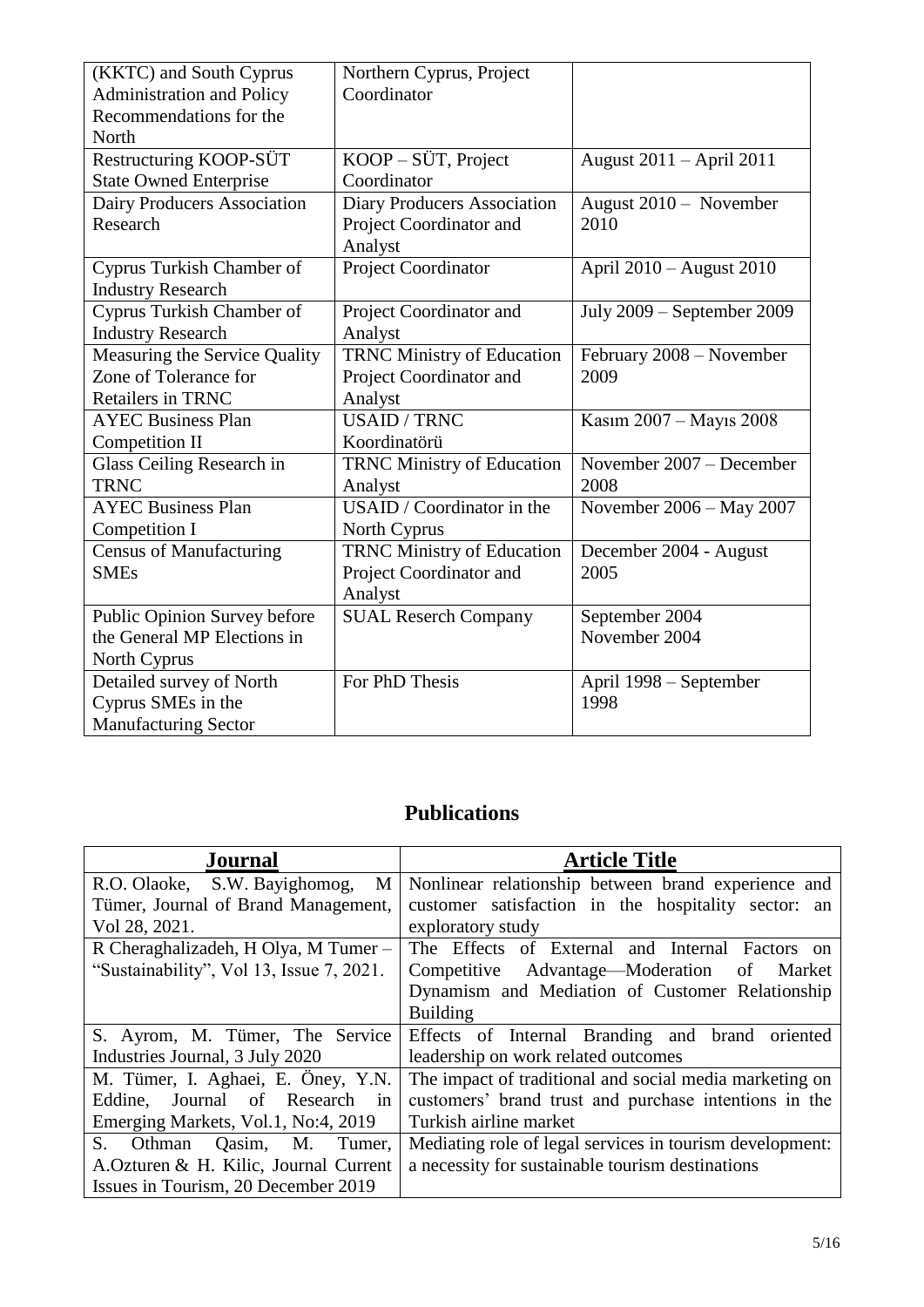| Hossein.T. Olya, Pourya Bagheri, Must                                                  | Decoding behavioural responses of green hotel guests A     |
|----------------------------------------------------------------------------------------|------------------------------------------------------------|
| afa Tümer, International Journal of                                                    | deeper insight into the application of the theory of       |
| Contemporary Hospitality Management,                                                   | planned behaviour                                          |
| 10 June 2019, Pages 2509-2525                                                          |                                                            |
| R Cheraghalizadeh, M Tümer, Journal                                                    | The effect of applied resources on competitive advantage   |
| of Hospitality and Tourism, Volume                                                     | in hotels: Mediation and moderation analysis               |
| 31, June 2017, Pages 265-272.                                                          |                                                            |
| I.Aghaei, A. Sokhanvar, M. Tümer,                                                      | The Importance of Effective Socioeconomic Conditions,      |
| International Conference on Applied                                                    | Government Policies and Procedures Factors<br>for          |
| Economics and Finance, Conference                                                      | Entrepreneurial<br>Activity:<br>Using<br>Fuzzy<br>Analytic |
| Full-Paper Proceedings Book, 5-6                                                       | Hierarchy Process in Eight Developing Countries)           |
| December 2016                                                                          |                                                            |
| Tümer, M; Dehghani, M; Computers in                                                    | A Research on Effectiveness of Facebook Advertising on     |
| Human Behavior, Vol:49, Aug.2015.                                                      | Enhancing Purchase intention of consumers                  |
| $(ISSN: 0747-5632)$<br>Dalci,<br>$\mathbf{I}$ ;<br>Arasli,<br>H <sub>1</sub><br>Tümer, | Factors That Influence Iranian Students' Decision to       |
| M;<br>Baradarani, S Journal of Accounting in                                           | Major in Accounting. Emerald Group Publishing Ltd.         |
| Emerging Economies, Vol. 3, no. 2.                                                     |                                                            |
| (2013)                                                                                 |                                                            |
| F. G. Lisaniler, M. Tümer; Munich                                                      | Competitiveness of manufacturing enterprises in North      |
| Personal RePEc Archive (MPRA) Paper                                                    | Cyprus: A firm level analysis.                             |
| No. 72918, posted 11 Jan 2017                                                          |                                                            |
| Katırcıoğlu, S; Tümer, M; Kılınç, C;                                                   | Bank selection criteria in the banking industry: An        |
| Journal<br>African<br>of<br><b>Business</b>                                            | empirical investigation from customers in Romanian         |
| Management, Vol 5, No: 14 (2011)                                                       | cities                                                     |
| Nadiri H., Tümer M., Journal<br>- of                                                   | Influence of Ethnocentrism on consumers' intention to      |
| Business Economics and Management,                                                     | buy domestically produced goods: an empirical study in     |
| September 1 2010                                                                       | North Cyprus                                               |
| Nadiri H., Tümer M., E+M, Ekonomie +                                                   | Retail Service Quality And Behavioural Intentions: An      |
| Management, Vol.:XII, Issue:2,2009,                                                    | Empirical Application Of The Retail Service Quality        |
| pp.127 $-$ 139.                                                                        | Scale In Northern Cyprus                                   |
| Araslı H., Tümer M., Social Behavior                                                   | "Nepotism, Favoritism And Cronyism: A Study Of Their       |
| and Personality - An International                                                     | Effects On Job Stress And Job Satisfaction In The          |
| Journal, Vol.:39, Issue: 9, October                                                    | Banking Industry Of North Cyprus"                          |
| 2008, pp.1237-1250.<br>Tümer, M; Review of Social, Economic                            | Impact of Information Technology on Organizational         |
| and Business Studies, Volume 2, Fall                                                   | Strategic Variables: A Study in Hospitality Industry in    |
| 2002-2003, EMU Press., pp.132-150                                                      | Antalya and Turkish Republic of Northern Cyprus            |
| Tümer, M; Review of Social, Economic                                                   | The influence of Internet Advertising on the University    |
| and Business Studies, Volume 1, Issue                                                  | <b>Students' Purchase Behavior</b>                         |
| 1, Fall 2001-2002                                                                      |                                                            |
| H Demir, A Şahin, M Tümer, A Review                                                    | Reklâmlarının<br>Türleri<br>Üniversite<br>Internet<br>Ve   |
| Social, Economic<br><b>Business</b><br>$\&$<br>of                                      | Öğrencilerinin Satın Alma Davranışları<br>Üzerindeki       |
| Studies, 2001                                                                          | Etkileri                                                   |
| Tümer, M; Journal for Cypriot Studies                                                  | Productivity Comparisons Among Regions and Different       |
| Volume 3, Issue 4, Autumn 1997, EMU                                                    | Groups of Producers in Citrus Production in the Turkish    |
| Press.pp.158-175.                                                                      | Republic of Northern Cyprus                                |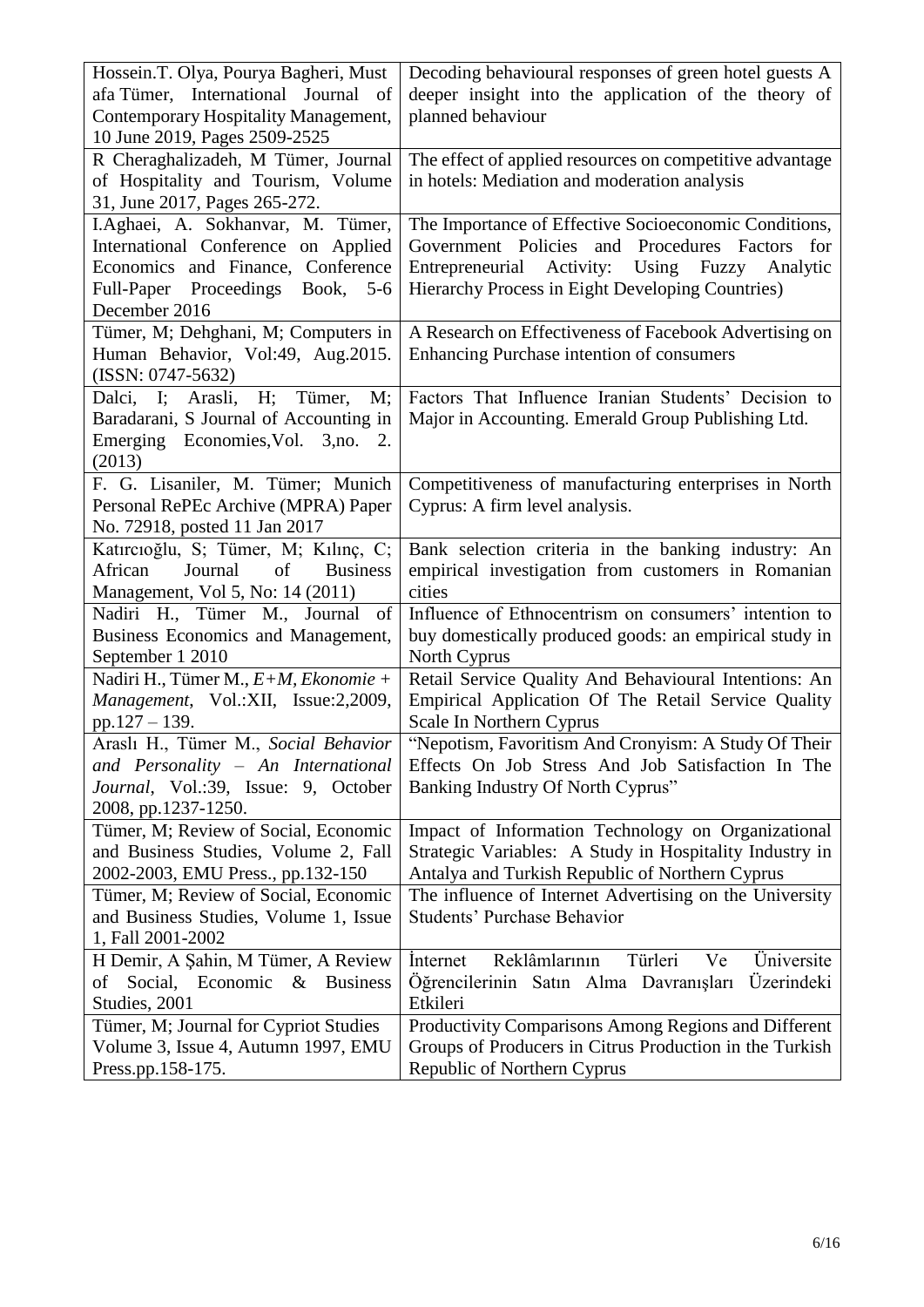## **Book Chapter**

| <b>Book</b>                                      | <b>Chapter Name</b>                                                                          |
|--------------------------------------------------|----------------------------------------------------------------------------------------------|
|                                                  | Global Entrepreneurship and Current   Restaurant Entrepreneurship: Case of North Cyprus Ezic |
| Developments Publication No: 4222                |                                                                                              |
| Business-Economics Series: 1158, 1 <sup>st</sup> |                                                                                              |
| Edition: October 2021                            |                                                                                              |
| ISBN: 978-625-436-078-7                          |                                                                                              |
|                                                  |                                                                                              |

## **Conferences**

| <b>Organized By</b>                                                                                                                                             | <b>Place and Date</b>                                                     | <b>Authors</b>                       | <b>Title</b>                                                                                                                                                            |
|-----------------------------------------------------------------------------------------------------------------------------------------------------------------|---------------------------------------------------------------------------|--------------------------------------|-------------------------------------------------------------------------------------------------------------------------------------------------------------------------|
| University of Dhaka,<br>Bangladesh                                                                                                                              | Dhaka, Bangladesh 29-30<br>October 2019                                   | Tümer, M.                            | Entrepreneurship<br>in<br>Turkish<br>Republic of Northern Cyprus,                                                                                                       |
| International Council<br>for Small Business                                                                                                                     | Cincinnati, USA. $24 - 27$<br><b>June 2010</b>                            | Tümer, M;<br>Karadal,<br>H.          | Key note Speaker<br>Measuring the Entrepreneurial<br>Attitude<br>of<br>the<br>University<br>Students Studying in Turkey and<br>Cyprus                                   |
| Üniversitesi-<br>Ankara<br>SBF,<br>Warwick<br>University, Bucks New<br>University                                                                               | Antalya, Turkey. $6 - 9$<br>April 2009                                    | Tümer, M;<br>Nadiri, H.              | Market<br>Orientation<br>and<br>Competitiveness<br>of<br>Service<br>Businesses: A Study in North<br>Cyprus                                                              |
| Üniversitesi-<br>Ankara<br>SBF,<br>Warwick<br>University, Bucks New<br>University                                                                               | Antalya, Turkey. $6 - 9$<br>April 2009                                    | Nadiri, H;<br>Tümer, M               | An Empirical Study to Measure<br>Consumer Ethnocentrism and<br>Consumers'<br>Evaluate<br>How<br><b>Domestically Produced Cleaners</b><br>at North Cyprus                |
| 2 <sub>nd</sub><br>International<br>Conference. On. SMEs:<br>Management-<br>Marketing-Economic<br>Aspects,<br>Athens<br>Institute for Education<br>and Research | Lefkada, Greece. August<br>28-31, 2005.                                   | Tümer, M;<br>Uğural, S;<br>Güven, F; | <b>Of</b><br>$\mathbf{A}$<br>Measurement<br>Competitiveness For<br>North<br><b>Cyprus Manu-facturing Industry</b>                                                       |
| 8 <sup>th</sup> National Marketing<br>Congress, University of<br>Erciyes, Faculty<br>of<br><b>Business</b><br>and<br>Economics                                  | Kayseri, Turkey, 16-19<br>October, 2003                                   | Tümer, M;                            | The Analysis of Export Problems<br>of the Companies producing<br>Cheese in TRNC                                                                                         |
| Council<br>International<br>for Small Business, 48 <sup>th</sup><br>World Conference                                                                            | Belfast, Northern Ireland<br>15-18 June 2003                              | Tümer, M;                            | Internationalization<br>of<br>North<br><b>Cyprus SMEs</b>                                                                                                               |
| 7 <sup>th</sup> National Marketing<br>Afyon<br>Congress,<br>University,<br>Kocatepe<br>Faculty of Business and<br>Economics                                     | Grand Özer Hotel, Afyon,<br>Turkey $30^{th}$ May - $2^{nd}$<br>June, 2002 | Tümer, M;                            | The Impact of the February 2001<br>Economic Crisis on the SMEs'<br>Marketing and Cost Management<br>Strategies:<br>Case<br>Study,<br>$\mathbf{A}$<br>Aksaray and Yozgat |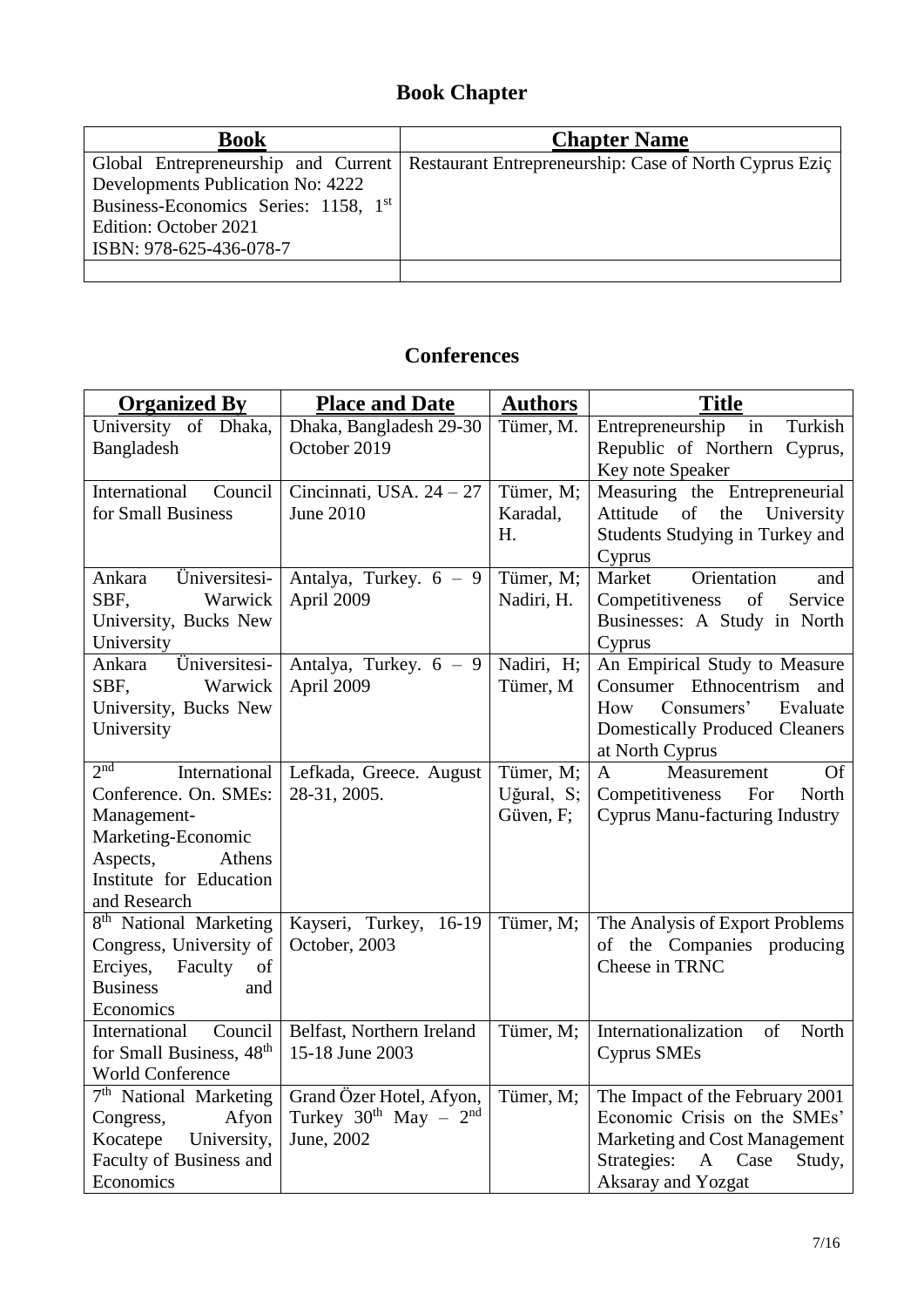| Eastern Mediterranean<br>1 <sup>st</sup><br>University,<br>International<br>Tourism<br>Congress<br>University of Leicester               | Famagusta, North Cyprus<br>20-23 November, 2002<br>Ken Edwards Building,                       | Tümer, M;<br>Tümer, M; | $\sigma$ of<br>Information<br>Impact<br>Technology on Organizational<br><b>Strategic Variables:</b><br>A Study in Hospitality Industry<br>in Antalya and Turkish Republic<br>of Northern Cyprus<br>Measuring the Efficiency of |
|------------------------------------------------------------------------------------------------------------------------------------------|------------------------------------------------------------------------------------------------|------------------------|--------------------------------------------------------------------------------------------------------------------------------------------------------------------------------------------------------------------------------|
|                                                                                                                                          | Leicester, UK.<br>$27th$ April, 2002                                                           |                        | Small Airlines in Europe: An<br>Application<br>of<br>Data<br><b>Envelopment Analysis</b>                                                                                                                                       |
| University of Erciyes,<br>Faculty of Business and<br>Economics                                                                           | Hotel<br>Dedeman,<br>Nevşehir, Turkey<br>20 <sup>th</sup> October, 2001                        | Tümer, M;              | Determining the Discriminating<br>Factors of the SMEs Operating in<br>the Manufacturing Sector of the<br>Turkish Republic of Northern<br>Cyprus                                                                                |
| University,<br>Cukurova<br>Faculty of Business and<br>Economics                                                                          | Mithat<br>Özhan<br>Amphitheatre,<br>Balcal <sub>1</sub> ,<br>Adana, Turkey<br>$24th$ May, 2000 | Tümer, M;              | Analysis of Export Marketing<br>Problems of small and medium<br>sized manufacturing enterprises<br>the Turkish Republic of<br>in<br>Northern Cyprus                                                                            |
| Allied Social Science<br>Associations (ASSA)                                                                                             | Hyatt Regency Chicago,<br>3rd January, 1998                                                    | Tümer, M;              | Developing an Export Marketing<br>SME's<br>Model<br>for<br>of<br>Manufacturing<br>Industry<br>in<br><b>TRNC</b>                                                                                                                |
| Society for International<br>Development<br>and<br>Eastern Mediterranean<br>University Faculty of<br><b>Business</b><br>and<br>Economics | Blue<br>Hall<br>Eastern<br>Mediterranean<br>University,<br>Famagusta<br>$27th$ March, 1997     | Tümer, M;              | Globalization of Marketing: An<br>impossible Dream                                                                                                                                                                             |

### **PhD Co-supervisionj**

| Hazırlayan   | <b>Baslik</b>                    | <b>Bölüm</b>               | <b>Mezuniyet Tarihi</b> |
|--------------|----------------------------------|----------------------------|-------------------------|
| Pelin Bayram | <b>Identification of Drivers</b> | PhD, Department of         | Fall 2014-2015          |
|              | of Customer Churn and            | Business, Girne            | (Co-supervisor)         |
|              | their Relationship in the        | <b>American University</b> |                         |
|              | Turkish Mobile                   |                            |                         |
|              | Telecommunicaiton                |                            |                         |
|              | Industry                         |                            |                         |

# **PhD Supervisions**

| <b>Student</b>   | <b>Title</b>                                  | <b>Department</b> | <b>Dates</b>     |
|------------------|-----------------------------------------------|-------------------|------------------|
|                  | Effect of Brand Experience   Department of    |                   | September 2017 - |
| Ridhwan Olatunji | on Brand Satisfaction and   Business, Eastern |                   | January 2022     |
| Olaoke           | Loyalty. A moderating effect   Mediterranean  |                   |                  |
|                  | of Word of Mouth, Gender                      | University        |                  |
|                  | and Consumer Personality                      |                   |                  |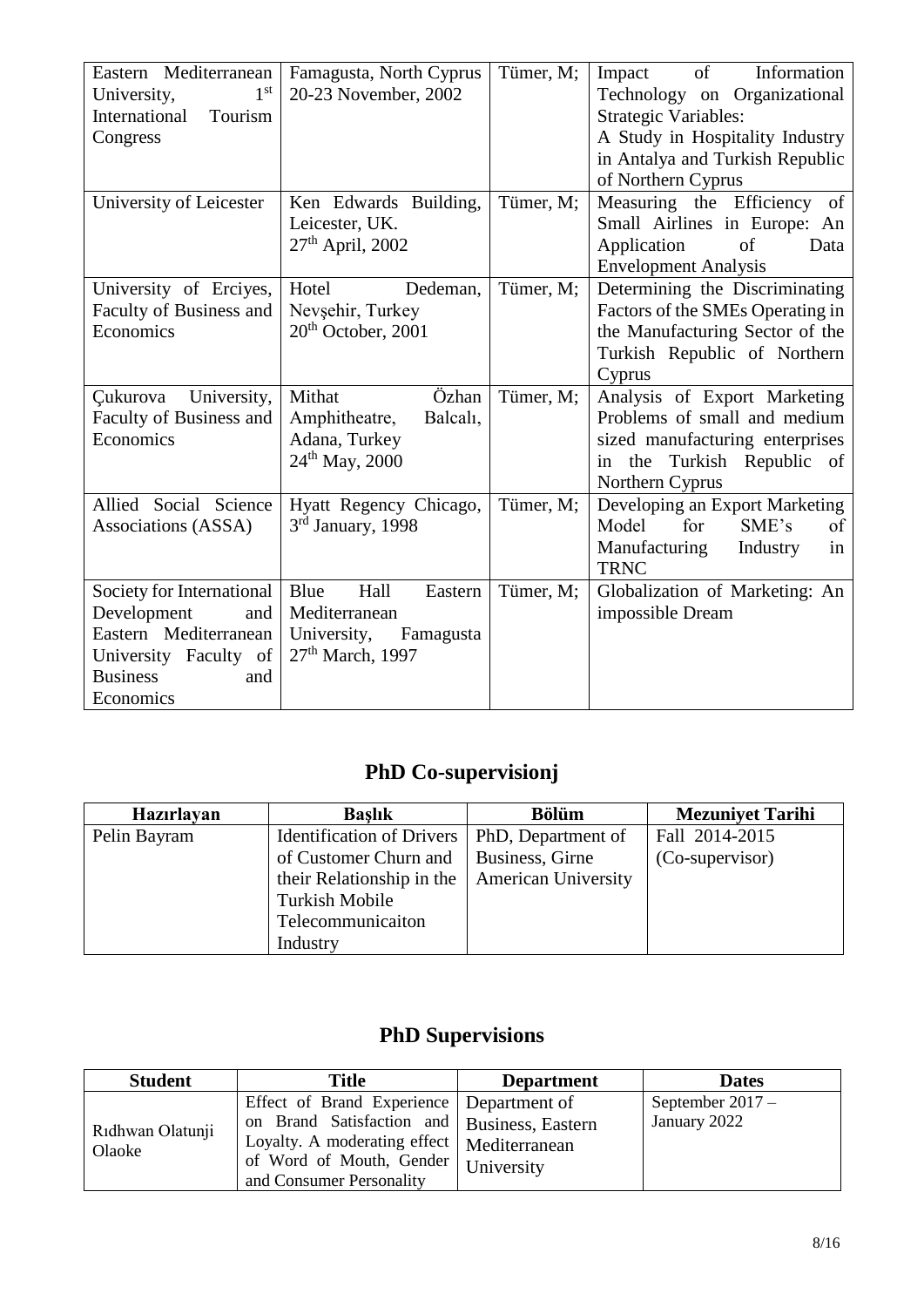| Romina              | The<br>Effect<br>Applied<br>of                                   | Department of         | September 2014 – June    |
|---------------------|------------------------------------------------------------------|-----------------------|--------------------------|
| Cheraghlizadeh      | Resources on Competitive                                         | Business, Eastern     | 2021.                    |
|                     | Hotels:<br>in<br>Advantage                                       | Mediterranean         |                          |
|                     | Mediation and Moderation                                         | University            |                          |
|                     | Analysis                                                         |                       |                          |
|                     | Modeling of Green Hotels                                         | Department of         | February $2015 -$        |
| Pourya Bagheri      | <b>Guests Behavioral Outcomes: A</b><br>Combination of Theory of | Business, Eastern     | February 2020            |
|                     | Planned Behavior and Value                                       | Mediterranean         |                          |
|                     | Belief-Norm Theory                                               | University            |                          |
| Shabnam Ayrom       | Effect of Internal Branding on                                   | Department of         | February $2015 -$        |
|                     | Employees Service outcome:                                       | Business, Eastern     | September 2020           |
|                     | Exploring the role<br>of                                         | Mediterranean         |                          |
|                     | Mediators, the Case of North                                     | University            |                          |
|                     | Cyprus Hotels                                                    |                       |                          |
| <b>Suhad Othman</b> | Role of Legal Services in                                        | Faculty of Tourism,   | February $2017 -$ August |
| Qasım               | Tourism Development:<br>$\mathbf{A}$                             | Eastern Mediterranean | 2020                     |
|                     | Case of the Republic of Iraq                                     | University            |                          |
| Iman Aghaei         | Institutional<br>Discovering                                     | Department of         | September $2015 -$ June  |
|                     | Dynamics of Entrepreneurial                                      | Business, Eastern     | 2019                     |
|                     | <b>Business</b><br>Environment                                   | Mediterranean         |                          |
|                     | Development: Evidence from                                       | University            |                          |
|                     | MENA's<br>Oil<br>Richest                                         |                       |                          |
|                     | Countries                                                        |                       |                          |
|                     |                                                                  |                       |                          |

## **Master Thesis Supervisions**

|                    |                  |                                              | Degree,                |                   |
|--------------------|------------------|----------------------------------------------|------------------------|-------------------|
|                    |                  |                                              | <b>Department</b> and  | <b>Graduation</b> |
| <b>NAME</b>        | <b>SURNAME</b>   | <b>THESIS TITLE</b>                          | <b>Institution</b>     | <b>Semester</b>   |
|                    |                  | Nepotism,<br>Influence<br>of                 |                        |                   |
|                    |                  | Institutionalization<br>and                  |                        |                   |
|                    |                  | Environmental Factors on the                 |                        |                   |
|                    |                  | Performance of SMEs: Case of                 | Master in Business     |                   |
| <b>AMBER CIDDI</b> | <b>ARABACI</b>   | <b>TRNC</b>                                  | Administration         | Fall 2020-21      |
|                    |                  | Shopping<br>Zero-Waste<br>as<br><sub>a</sub> |                        |                   |
| <b>ADESO</b>       |                  | Consumer Behavior: The Case of               | <b>MA</b><br>Marketing |                   |
| <b>TAMAJONG</b>    | <b>FRUNEUEH</b>  | North Cyprus                                 | Management, EMU        | Fall 2020-21      |
|                    |                  | $\&$<br>Competitiveness<br>Digital           | <b>MA</b><br>Marketing |                   |
| <b>OMAYA</b>       | <b>TUFFAHA</b>   | Marketing Strategies of SMEs                 | Management, EMU        | Fall 2020-21      |
|                    |                  | Influence of Customer Loyalty                |                        |                   |
|                    |                  | on Digital Marketing Strategies:             | <b>MA</b><br>Marketing |                   |
| <b>HIBA</b>        | <b>EL ALLAMI</b> | Case of Millennials'                         | Management, EMU        | Fall 2020-21      |
|                    |                  | The Impact of digitalization on              |                        |                   |
|                    |                  | the Marketing mix of the Islamic             | <b>MA</b><br>Marketing |                   |
| <b>ABDALAZIZ</b>   | <b>SURAKJI</b>   | banks in Palestine                           | Management, EMU        | Fall 2020-21      |
|                    |                  | Quality<br>Evaluating the<br>and             |                        |                   |
|                    |                  | Student Satisfaction towards the             |                        |                   |
|                    |                  | Education<br>Online<br><b>Services</b>       |                        |                   |
|                    |                  | Provided<br>by<br>Eastern                    |                        |                   |
|                    |                  | Mediterranean University during              | MA<br>Marketing        |                   |
| <b>MERVAT</b>      | <b>ALNAJI</b>    | COVID-19 Pandemic                            | Management, EMU        | Fall 2020-21      |
|                    |                  | Influence of E-Intermediaries on             | Master in Business     |                   |
|                    |                  | <b>Export Marketing: Case of SMEs</b>        | Administration,        |                   |
| <b>MERYEM</b>      | <b>EL ASSIMI</b> | in Morocco                                   | <b>EMU</b>             | Fall 2020-21      |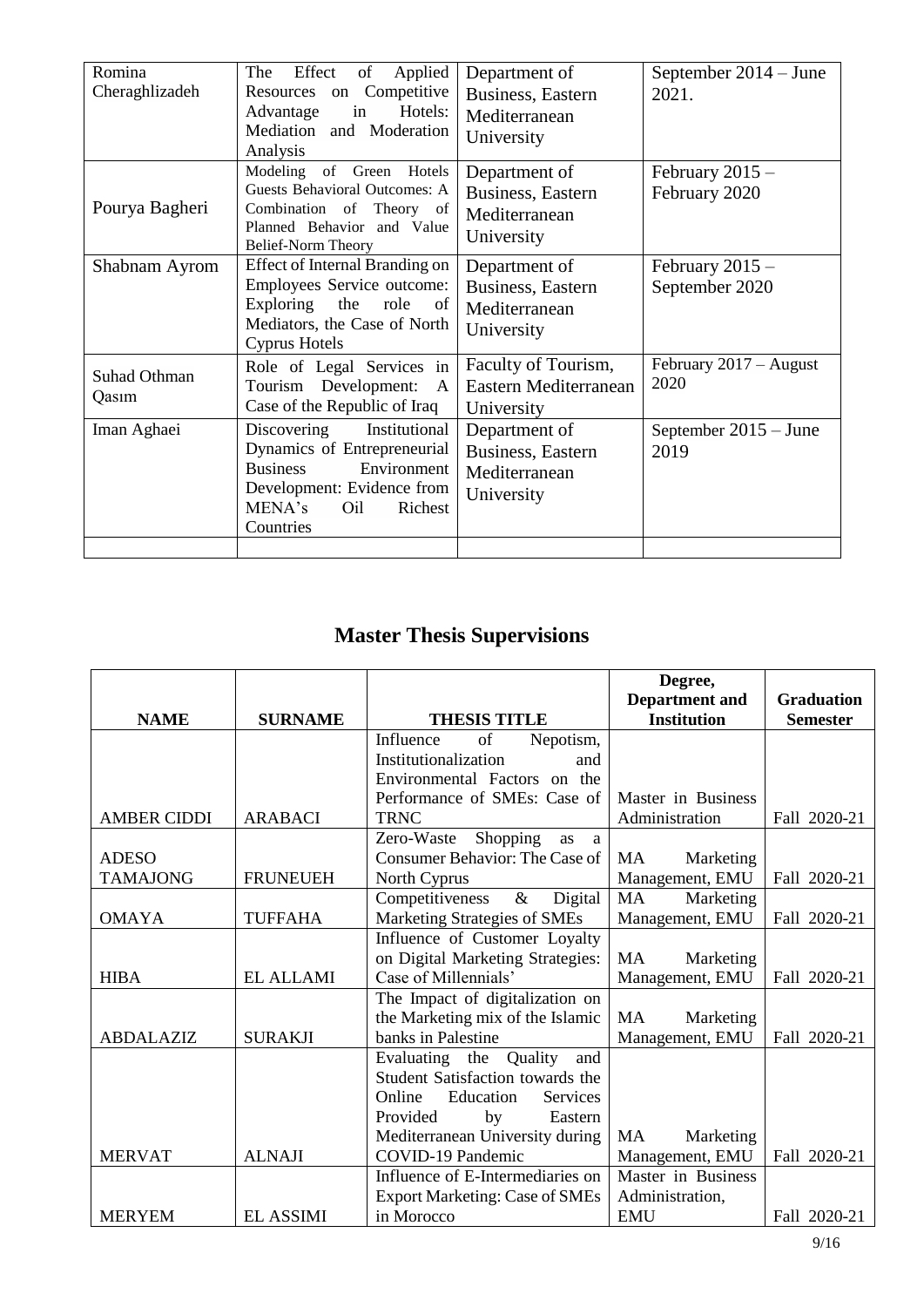|                     |                                     |                                                                                                  | Degree,<br><b>Department</b> and          | <b>Graduation</b>   |
|---------------------|-------------------------------------|--------------------------------------------------------------------------------------------------|-------------------------------------------|---------------------|
| <b>NAME</b>         | <b>SURNAME</b>                      | <b>THESIS TITLE</b>                                                                              | <b>Institution</b>                        | <b>Semester</b>     |
|                     |                                     | Marketing Practices and the                                                                      |                                           |                     |
|                     | <b>MOHAMMED</b>                     | Performance of SMEs: The Case                                                                    | <b>MA</b><br>Marketing                    |                     |
| <b>RAMAN</b>        | <b>TAIB</b>                         | of North Iraq                                                                                    | Management, EMU                           | Fall 2020-21        |
| <b>ATIF</b>         | <b>HUSSAIN</b>                      | Determinants<br>of<br>Consumer<br>Purchase Intentions of TRNC<br><b>Students for Luxury Good</b> | <b>MA</b><br>Marketing<br>Management, EMU | Fall 2019-<br>2020  |
|                     |                                     | Yöneticilerde<br>Duygusal                                                                        |                                           |                     |
|                     |                                     | Tarzları<br>Zekanın Liderlik                                                                     |                                           |                     |
|                     |                                     | Üzerindeki<br>Etkisi:                                                                            |                                           |                     |
|                     |                                     | Gazimağusa'daki<br>Otellerin                                                                     | Pazarlama Yönetimi                        |                     |
|                     | <b>TAGHIPOUR</b>                    | Yöneticileri<br>Üzerine<br>Bir                                                                   | Yüksek<br>Lisans,                         | Fall 2019-          |
| <b>BAHAREH</b>      | <b>NAMINI</b>                       | Araştırma                                                                                        | DAÜ                                       | 2020                |
|                     |                                     | Factors Affecting Purchase                                                                       |                                           |                     |
|                     |                                     | Intention of DurableGoods,                                                                       |                                           |                     |
|                     |                                     | Case of Turkish Republic of                                                                      | <b>MA</b><br>Marketing                    | Fall 2018-          |
| <b>SHAMISO</b>      | <b>ZVITARE</b>                      | NorthernCyprus                                                                                   | Management, EMU                           | 2019                |
|                     |                                     | Tüketicilerin<br>İnternet                                                                        |                                           |                     |
|                     |                                     | Bankacılığına<br>Yönelik<br>İncelenmesi:<br>Tutumlarının                                         | Pazarlama Yönetimi                        |                     |
| FİLİZ               | TÜZMEN                              | KKTC Örneği                                                                                      | Yüksek<br>Lisans,<br>DAÜ                  | Fall 2019-<br>2020  |
| <b>GEORGE</b>       | <b>LUTFI</b>                        | Consumer awareness and usage                                                                     | MA<br>Marketing                           | Fall 2016-          |
| <b>ANTOINE</b>      | <b>ABOULZELOF</b>                   | of E-banking in Palestine                                                                        | Management, EMU                           | 2017                |
|                     |                                     | Social media adoption by SMEs                                                                    | <b>MA</b><br>Marketing                    | Fall 2017-          |
| <b>AZA KAWKAZ</b>   | <b>HUSSEIN</b>                      | in North Iraq                                                                                    | Management, EMU                           | 2018                |
|                     |                                     | Media<br>How<br>Social<br>and                                                                    | Master<br>of<br><b>MBA</b>                |                     |
| <b>OLALEKAN</b>     | <b>AYAMOLOW</b>                     | Behavioral Intention enhances                                                                    | <b>Business</b>                           |                     |
| <b>KAYODE</b>       | $\Omega$                            | <b>Customer Loyalty</b>                                                                          | Administration                            | Spring<br>2016-2017 |
|                     |                                     | The Important Factors Affecting                                                                  |                                           |                     |
|                     |                                     | Consumer Attitude and Use of                                                                     |                                           |                     |
|                     |                                     | Skin Whitening Products (The                                                                     |                                           |                     |
|                     |                                     | Case of Under-graduate Females                                                                   |                                           |                     |
| <b>MARWA</b>        | <b>MOHAMMED</b>                     | in the University of Khartoum)                                                                   | MA<br>Marketing                           | Spring              |
| <b>OSMAN</b>        | <b>OSMAN</b>                        | Does traditional and social media                                                                | Management, EMU                           | 2016-2017           |
|                     |                                     | advertising affect brand trust and                                                               |                                           |                     |
|                     |                                     | impact purchase intention? (The                                                                  |                                           |                     |
|                     |                                     | cases of Delta Airline and                                                                       |                                           |                     |
|                     | <b>NASSER</b>                       | <b>Turkish Airline Companies)</b>                                                                | MA<br>Marketing                           | Fall<br>$2015 -$    |
| <b>YAHYA</b>        | <b>EDDINE</b>                       |                                                                                                  | Management, EMU                           | 2016                |
|                     |                                     | Affecting<br>Factors<br>Jordanian                                                                |                                           |                     |
| <b>SUMAYA</b>       | <b>SUHEIL</b><br><b>NAGIB FARIS</b> | Customers' Bank Selection and<br><b>Customer Satisfaction</b>                                    | MA<br>Marketing<br>Management, EMU        | Fall 2015-<br>2016  |
|                     |                                     | The Impact of Internal Marketing                                                                 |                                           |                     |
|                     |                                     | on Employees Job Satisfaction                                                                    |                                           |                     |
|                     |                                     | and Social Responsibility: An                                                                    |                                           |                     |
|                     |                                     | Application to Turkish Republic                                                                  |                                           |                     |
|                     | <b>IZZAT</b>                        | of Northern Cyprus Banking                                                                       | MA<br>Marketing                           | Fall 2014-          |
| <b>IZZAT NITHAM</b> | <b>ALABBASI</b>                     | Sector<br>Total<br>Investigation<br>of                                                           | Management, EMU                           | 2015                |
|                     |                                     | The<br>Quality                                                                                   |                                           |                     |
|                     |                                     | Management In Health Care                                                                        |                                           |                     |
|                     |                                     | System                                                                                           |                                           |                     |
|                     | <b>ALMAHASHH</b>                    | (The Case of Hospital Employee)                                                                  | <b>MA</b><br>Marketing                    | Fall<br>2017-       |
| HIND .FATHI .A.     | <b>ASH</b>                          | In Benghazi Hospitals                                                                            | Management, EMU                           | 2018                |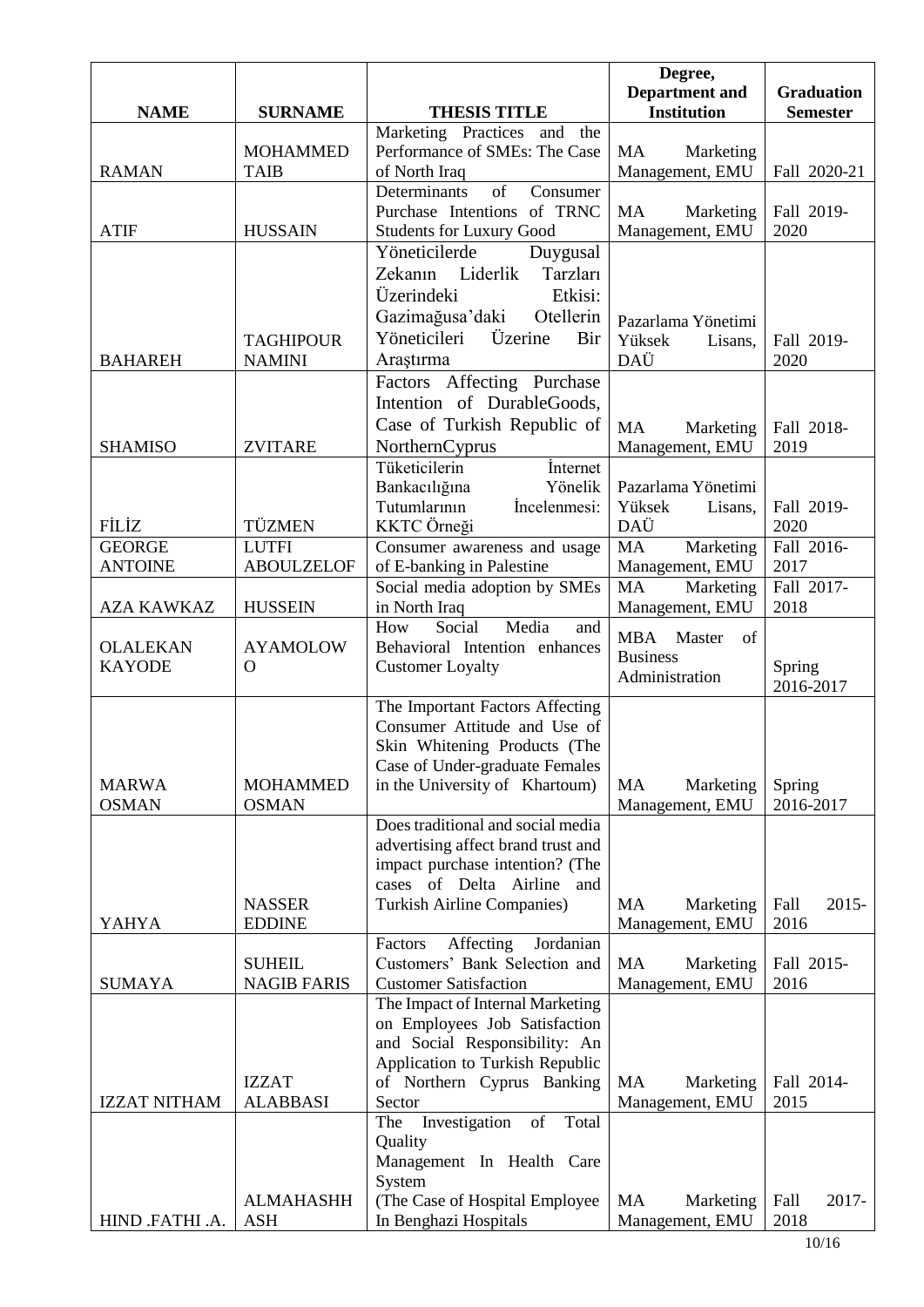|                   |                    |                                                            | Degree,                                     |                                      |
|-------------------|--------------------|------------------------------------------------------------|---------------------------------------------|--------------------------------------|
| <b>NAME</b>       | <b>SURNAME</b>     | <b>THESIS TITLE</b>                                        | <b>Department</b> and<br><b>Institution</b> | <b>Graduation</b><br><b>Semester</b> |
|                   |                    | Improving Service Quality in                               |                                             |                                      |
|                   |                    | Student Housing<br>in<br>North                             |                                             |                                      |
|                   | <b>TEMITOPE</b>    | Cyprus: EMU as a Case Study                                | <b>MA</b><br>Marketing                      | Fall<br>$2015 -$                     |
| <b>TAIWO</b>      | LASISI             |                                                            | Management, EMU                             | 2016                                 |
|                   |                    | The Impact of Microfinance                                 |                                             |                                      |
|                   |                    | Banks on Entrepreneurship and                              |                                             |                                      |
|                   | <b>MUHAMMAD</b>    | <b>Business</b><br>Enterprises<br>Small                    | MA<br>Marketing                             |                                      |
| <b>ADO</b>        | <b>NAGADAU</b>     | Growth in Kano State, Nigeria.                             | Management, EMU                             | 2014-15                              |
|                   |                    | The Effect of Social Media on                              |                                             |                                      |
|                   |                    | Student Perceived Value on                                 |                                             |                                      |
| <b>HÜSEYİN</b>    | BIYIKOĞLU          | Higher<br>Education<br>in North<br>Cyprus                  | MA<br>Marketing<br>Management, EMU          | 2016-17                              |
|                   |                    | Service Quality and its impact on                          |                                             |                                      |
|                   |                    | Satisfaction<br>Customer<br>and                            |                                             |                                      |
|                   |                    | Customer<br>Loyalty<br>in                                  |                                             |                                      |
|                   |                    | Supermarkets/Grocery Stores in                             | MA<br>Marketing                             |                                      |
| <b>KAMILYA</b>    | <b>MAMEDOVA</b>    | <b>TRNC</b>                                                | Management, EMU                             | 2014-15                              |
|                   |                    | Media<br><b>Mass</b><br>Marketing<br>as                    |                                             |                                      |
|                   |                    | Communication<br>Tool<br>in                                |                                             |                                      |
|                   |                    | <b>Managing Customer Satisfaction</b>                      |                                             |                                      |
|                   |                    | of Governmental Services: A                                |                                             |                                      |
|                   |                    | Case Study of PAEW's Drinking                              |                                             |                                      |
|                   | <b>SBEIT</b><br>AL | Water Service in Batinah North                             | MA<br>Marketing                             | Spring                               |
| <b>SAID AMRAN</b> | <b>MAAMARI</b>     | Governorate's states, Oman                                 | Management, EMU                             | 2016-17                              |
|                   |                    | How gender differences                                     | MA<br>Marketing                             | Spring                               |
| <b>SHABNAM</b>    | <b>BIDMESHKI</b>   | affect impulse buying                                      | Management, EMU                             | 2015-16                              |
|                   |                    | <b>Export Market Orientation Small</b>                     |                                             |                                      |
|                   |                    | and Medium Size Business as A                              |                                             |                                      |
| <b>JUTYAR</b>     | <b>A.HUSSEIN</b>   | Case Study of Erbil Northern<br>Iraq                       | MA<br>Marketing<br>Management, EMU          | Spring<br>2016-17                    |
|                   |                    | The perception of Online Ethics                            |                                             |                                      |
|                   |                    | and its Impact on Consumers'                               |                                             |                                      |
|                   | <b>OKHOVATMO</b>   | Satisfaction: Case of Clothing                             | MA<br>Marketing                             | Spring                               |
| <b>NAHAL</b>      | <b>GHADDAM</b>     | <b>Industry in North Cyprus</b>                            | Management, EMU                             | 2016-17                              |
|                   |                    |                                                            | Yönetimi,<br><i>i</i> sletme                |                                      |
|                   |                    | KKTC'de Marka Algısı - YAR                                 | MA,<br><b>Business</b>                      |                                      |
| <b>AYSE NUR</b>   | <b>AYDIN</b>       | Örneği                                                     | Adminmistration                             | Fall 2016-17                         |
| <b>HALLOW</b>     |                    | Influlence of Social Media on                              | MA<br>Marketing                             | Spring                               |
| <b>FADHIL</b>     | <b>MUHAMMAD</b>    | <b>Brand Loyalty for Airlines</b>                          | Management, EMU                             | 2015-16                              |
|                   |                    | Study on Customer Loyalty to a                             |                                             |                                      |
|                   | <b>HYEKONNI</b>    | Brand: Turkcell and Telsim as                              | MA<br>Marketing                             | Spring                               |
| <b>BIDEMI</b>     | <b>NDAGANA</b>     | <b>Case Studies</b>                                        | Management, EMU                             | 2015-16                              |
|                   |                    | The Impact of International                                |                                             |                                      |
|                   |                    | Office Service<br>Quality<br>on                            |                                             |                                      |
|                   |                    | Satisfaction<br>Students'<br>and<br>Students'<br>the<br>at | MA                                          |                                      |
| <b>IRADA</b>      | <b>OSMANOVA</b>    | Loyalty<br>Universities of North Cyprus                    | Marketing<br>Management, EMU                | Spring<br>2015-16                    |
|                   |                    | Students'<br>International                                 | Tourism<br><b>MSc</b>                       |                                      |
| <b>MOTAHHAREH</b> | <b>RABIEE</b>      | Satisfaction in Host Community                             | Management                                  | Fall 2014-15                         |
|                   |                    | The Impact of Servicescape on                              |                                             |                                      |
|                   |                    | Customers<br>Perception,                                   |                                             |                                      |
|                   |                    | Expectations and Repatronage                               |                                             |                                      |
|                   |                    | Intentions in TRNC Upscale                                 | MA<br>Marketing                             | Spring                               |
| <b>RASHIDATU</b>  | <b>ELIASU</b>      | Restaurant                                                 | Management, EMU                             | 2014-15                              |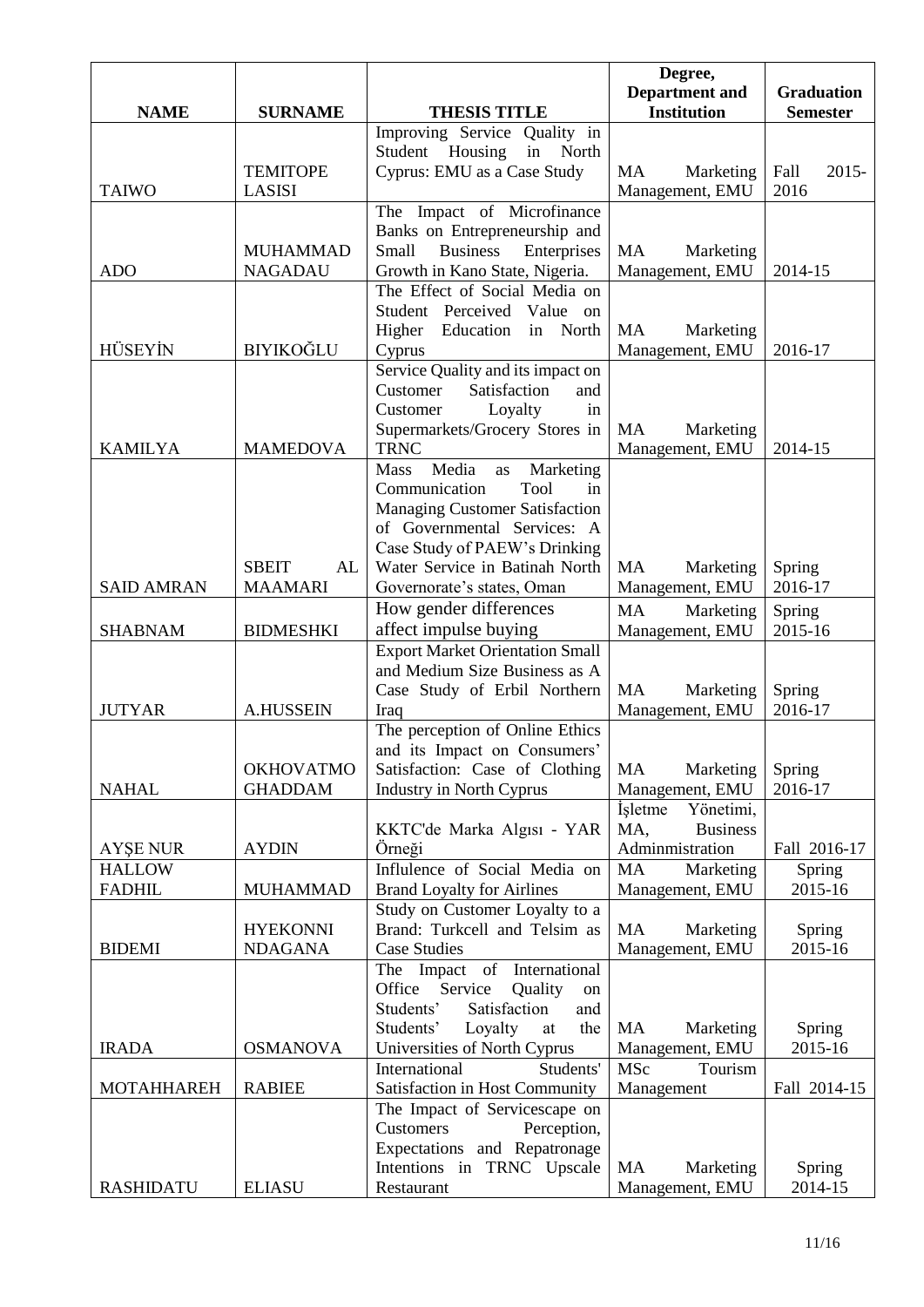|                     |                   |                                                                     | Degree,<br><b>Department</b> and | <b>Graduation</b> |
|---------------------|-------------------|---------------------------------------------------------------------|----------------------------------|-------------------|
| <b>NAME</b>         | <b>SURNAME</b>    | <b>THESIS TITLE</b>                                                 | <b>Institution</b>               | <b>Semester</b>   |
|                     |                   | The Effect of Outsourcing on                                        |                                  |                   |
|                     |                   | in Developing<br>Employment                                         |                                  |                   |
| <b>MOHAMMED</b>     |                   | Countries: Case of Nigerian                                         | <b>MA</b><br>Marketing           | Spring            |
| <b>RAJI</b>         | <b>SULEIMAN</b>   | <b>Banks</b>                                                        | Management, EMU                  | 2014-15           |
|                     |                   | Study of the Most Important<br>influential<br>Factors<br>in<br>the  |                                  |                   |
|                     |                   | Selection and Purchase Decision                                     |                                  |                   |
|                     |                   | Process of Women Cosmetic                                           |                                  |                   |
|                     |                   | Products (Skin Care) in North pf                                    | MA<br>Marketing                  | Spring            |
| <b>AREZOO</b>       | <b>SOOSAN</b>     | Cyprus                                                              | Management, EMU                  | 2014-15           |
|                     |                   |                                                                     | Marketing<br>MA                  |                   |
|                     |                   |                                                                     | Management<br>Eastern            |                   |
|                     |                   | on Dimension<br>A Study<br>of<br>Consumer<br>Behaviour<br>in<br>the | Mediterranean                    |                   |
| <b>MASUMA</b>       | <b>AKTER</b>      | Context of Mojo Cola                                                | University                       | Fall 2014-15      |
|                     |                   |                                                                     | <b>MA</b><br>Marketing           |                   |
|                     |                   |                                                                     | Management                       |                   |
|                     |                   | The Effect of Service Quality on                                    | Eastern                          |                   |
|                     |                   | Customer Satisfaction Case of                                       | Mediterranean                    | Spring            |
| <b>SAMIRA SUEDI</b> | <b>KAGASHEKI</b>  | <b>EMU</b>                                                          | University<br>MA                 | 2014-15           |
|                     |                   |                                                                     | İşletme<br>Yönetimi,<br>Doğu     |                   |
|                     |                   | Öğretim<br><b>KKTC</b><br>Yüksek                                    | Akdeniz                          | Spring            |
| <b>ENGIN</b>        | <b>KARABAŞ</b>    | Stratejisi                                                          | <b>Üniversitesi</b>              | 2014-15           |
|                     |                   | Aile İşletmeleri Yönetimi, İşlerin                                  |                                  |                   |
|                     |                   | Cocuklara Devrinde<br>Ortaya                                        |                                  |                   |
|                     |                   | Sorunlar<br>C <sub>1</sub> kan<br>Aile<br>ve                        | <b>MA</b><br><i>i</i> sletme     |                   |
|                     |                   | İşletmeleri<br>Anayasasının                                         | Yönetimi,<br>Doğu                |                   |
| YASEMİN             | <b>SEN</b>        | Hazırlanması:<br>Kuzey<br>Kıbrıs<br>Saha Çalışması                  | Akdeniz<br>Üniversitesi          | Spring<br>2014-15 |
|                     |                   | Antecedents<br>of<br>Costumer                                       |                                  |                   |
|                     |                   | of<br>Satisfaction<br>Construction                                  | MBA,<br>Eastern                  |                   |
|                     |                   | Turkish<br>Business:<br>Case<br>of                                  | Mediterranean                    | Spring            |
| <b>SEYED VAHID</b>  | <b>SAJJAD</b>     | Republic Of Northern Cyprus                                         | University                       | 2013-14           |
|                     |                   | The Effect of Service Quality                                       |                                  |                   |
|                     | <b>HOSSEIN</b>    | Perceived<br>Value<br>and<br>on<br>Customer Satisfaction, Loyalty   |                                  |                   |
|                     | <b>ZADEH</b>      | and Retention in Restaurants of                                     | MBA,<br>Eastern<br>Mediterranean | Spring            |
| <b>REZA</b>         | <b>BAZARGANI</b>  | North Cyprus                                                        | University                       | 2013-14           |
|                     |                   | of Employee's<br>The Impact                                         |                                  |                   |
|                     |                   | Commitment,<br>Satisfaction on                                      | MBA,<br>Eastern                  |                   |
| <b>SAMA</b>         |                   | Turnover Intention: The Case of                                     | Mediterranean                    | Spring            |
| <b>AUGUSTIN</b>     | <b>DOHBIT</b>     | <b>TRNC Service Sector Workers</b>                                  | University                       | 2013-14           |
|                     |                   |                                                                     | Marketing<br>MA<br>Management    |                   |
|                     |                   | Loyalty<br><b>Brand</b><br>the<br>in                                | Eastern                          |                   |
|                     |                   | Construction Sector The Case of                                     | Mediterranean                    | Spring            |
| <b>GARSIVAZ</b>     | <b>BOROUMAND</b>  | North Cyprus                                                        | University                       | 2013-14           |
|                     |                   |                                                                     | Marketing<br>MA                  |                   |
|                     |                   | the<br>Relationship<br>Assessing                                    | Management                       |                   |
|                     |                   | between Risk Management and                                         | Eastern                          |                   |
| <b>ELCHIN</b>       | <b>HAJIYEV</b>    | Safety Climate in Healthcare<br>Organizations                       | Mediterranean<br>University      | Spring<br>2013-14 |
|                     |                   |                                                                     | <b>MA</b><br>Marketing           |                   |
|                     |                   | Job Satisfaction and Employee                                       | Management                       |                   |
| <b>FATEMEH</b>      | <b>NOORI POOR</b> | Performance of Female Bank                                          | Eastern                          | Fall 2013-14      |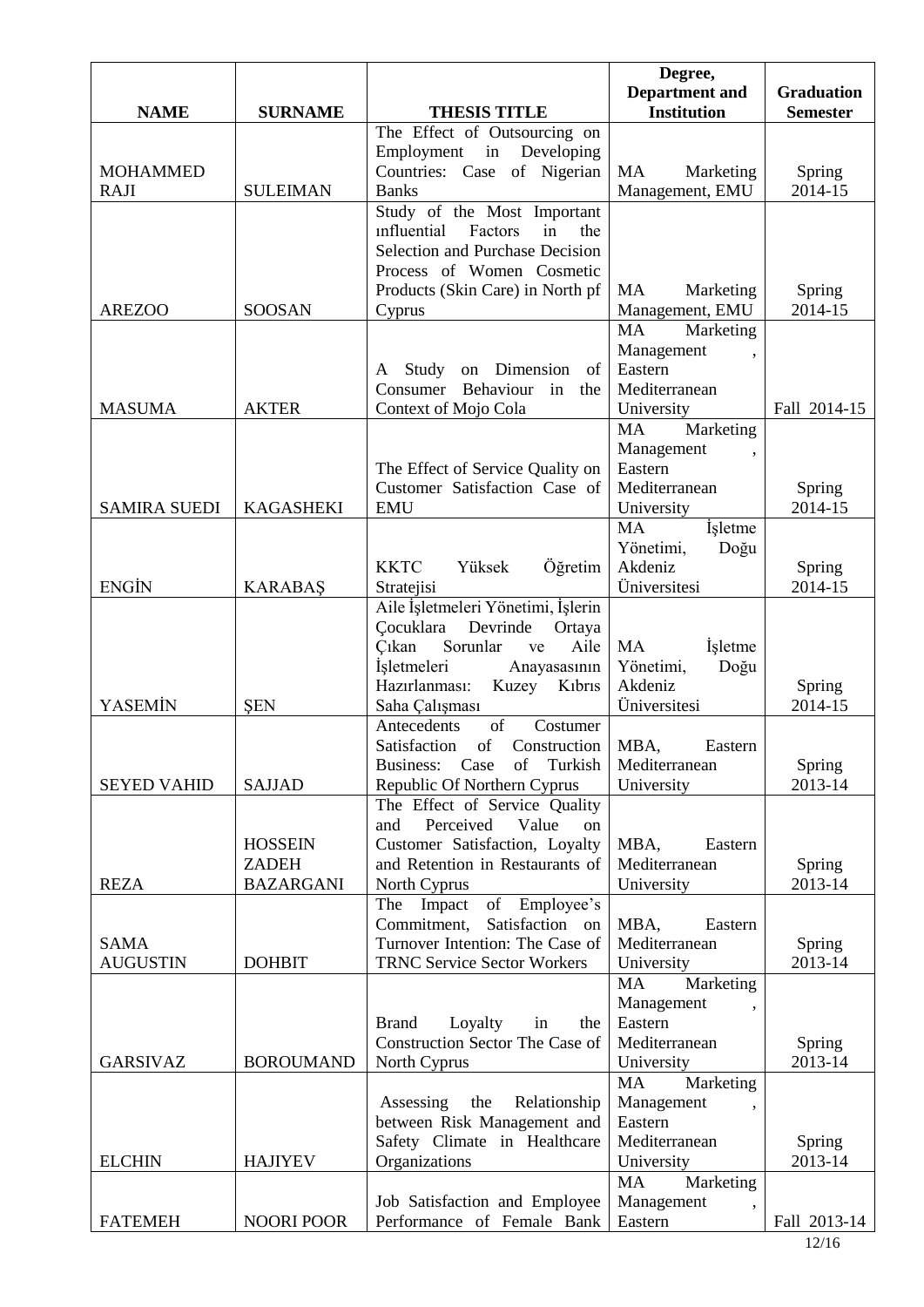|                                    |                  |                                                                   | Degree,<br><b>Department</b> and | <b>Graduation</b> |
|------------------------------------|------------------|-------------------------------------------------------------------|----------------------------------|-------------------|
| <b>NAME</b>                        | <b>SURNAME</b>   | <b>THESIS TITLE</b>                                               | <b>Institution</b>               | <b>Semester</b>   |
|                                    |                  | Employees: Case of Limassol                                       | Mediterranean                    |                   |
|                                    |                  | <b>Turkish Cooperative Bank</b>                                   | University                       |                   |
|                                    |                  | Impact of Internal Marketing on                                   | MA<br>Marketing                  |                   |
|                                    |                  | Organizational<br>commitment,                                     | Management                       |                   |
|                                    |                  | Market orientation, and Business                                  | Eastern                          |                   |
| <b>OLABODE</b>                     |                  | Performance<br>Commercial<br>of                                   | Mediterranean                    | Spring            |
| <b>DESIRE</b>                      | <b>OMOGBEHIN</b> | banks in Nigeria                                                  | University                       | 2013-14           |
|                                    |                  |                                                                   | <b>MA</b><br>Marketing           |                   |
|                                    |                  |                                                                   | Management                       |                   |
| <b>SAMER</b>                       |                  | CRM in Private Sector Entities in                                 | Eastern                          |                   |
| <b>MAHMOUD</b>                     |                  | the Palestinian Market, and the                                   | Mediterranean                    | Spring            |
| <b>SAID</b>                        | <b>RASHED</b>    | Intervention of Social Media                                      | University                       | 2013-14           |
|                                    |                  | Selecting the Best Marketing                                      |                                  |                   |
|                                    |                  | Methods to Attract Customers<br>Based On Geographical, Cultural   | MA<br>Marketing                  |                   |
|                                    |                  | and National Characteristics:                                     | Management<br>Eastern            |                   |
|                                    | <b>SHALCHI</b>   | Case of Famagusta, North                                          | Mediterranean                    | Spring            |
| <b>REZA</b>                        | <b>ZADEH</b>     | Cyprus                                                            | University                       | 2013-14           |
|                                    |                  | The Impact of Perceived Quality                                   | <b>MA</b><br>Marketing           |                   |
|                                    |                  | Customer<br>Satisfaction,<br>on                                   | Management                       |                   |
|                                    |                  | Loyalty and Complaint through                                     | Eastern                          |                   |
|                                    |                  | Innovation in Hotel<br>Green                                      | Mediterranean                    |                   |
| <b>MASOUD</b>                      | <b>TAJBAKHSH</b> | Industry, North Cyprus                                            | University                       | Fall 2013-14      |
|                                    |                  | The Influence of Perceived                                        | <b>MA</b><br>Marketing           |                   |
|                                    |                  | Service Quality on Customer                                       | Management                       |                   |
| <b>MARY</b>                        |                  | Satisfaction and Loyalty: A Case<br>Study of Four Banks<br>in     | Eastern<br>Mediterranean         |                   |
| <b>MAGDALINE</b>                   | <b>TARKANG</b>   | Famagusta, North Cyprus                                           | University                       | Fall 2013-14      |
|                                    |                  |                                                                   | Marketing<br><b>MA</b>           |                   |
|                                    |                  |                                                                   | Management                       |                   |
|                                    |                  | Factors Influencing Intention to                                  | Eastern                          |                   |
|                                    |                  | Purchase a Bank Loan: The Case                                    | Mediterranean                    |                   |
| <b>SANAZ</b>                       | <b>SHIRAZI</b>   | of North Cyprus                                                   | University                       | Fall 2013-14      |
|                                    |                  |                                                                   | Marketing<br>MA                  |                   |
|                                    |                  |                                                                   | Management                       |                   |
|                                    |                  | Loyalty<br>Customer<br>in<br>the<br>Telecommunication Industry in | Eastern<br>Mediterranean         |                   |
| <b>OLUSEGUN</b><br><b>KOLAWOLE</b> | <b>ADENUGA</b>   | Nigeria                                                           | University                       | Spring<br>2013-14 |
|                                    |                  |                                                                   | <b>MA</b><br>Marketing           |                   |
|                                    |                  |                                                                   | Management                       |                   |
|                                    |                  | Customer Satisfaction in the                                      | Eastern                          |                   |
| <b>LINDA</b>                       |                  | Restaurant Sector, Gazimağusa                                     | Mediterranean                    | Spring            |
| <b>MESUMBE</b>                     | <b>EBANE</b>     | North Cyprus                                                      | University                       | 2013-14           |
|                                    |                  | enhancement<br>Efficiency<br>of                                   |                                  |                   |
|                                    |                  | marketing activities by analyzing                                 | MBA,<br>Eastern                  |                   |
|                                    |                  | levels<br>of<br>the<br>customer                                   | Mediterranean                    | Spring            |
| <b>YERNAR</b>                      | <b>MUKHITDIN</b> | satisfaction and loyalty                                          | University<br>Eastern<br>MBA,    | 2012-13           |
|                                    |                  | Consumer preferences in product                                   | Mediterranean                    | Spring            |
| <b>ADİLZHAN</b>                    | <b>ASSANOV</b>   | choice                                                            | University                       | 2012-13           |
|                                    |                  |                                                                   | Eastern<br>MBA,                  |                   |
| <b>RAGHDA LOUIS</b>                |                  | Customer retention in airline                                     | Mediterranean                    | <b>Spring</b>     |
| <b>FRANCIS</b>                     | <b>CLIMIS</b>    | companies case of north Cyprus                                    | University                       | 2012-13           |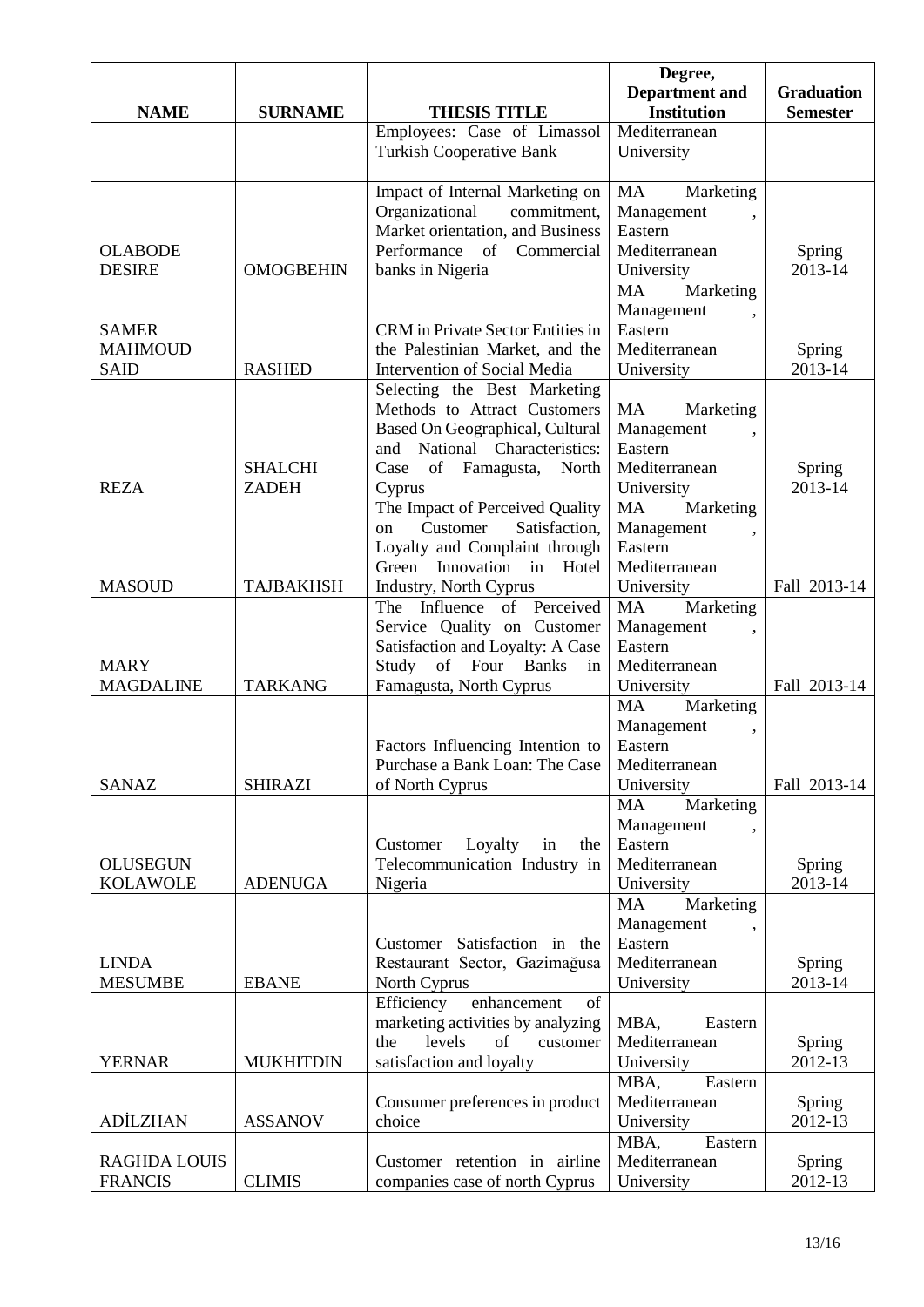|                    |                   |                                       | Degree,                |                   |
|--------------------|-------------------|---------------------------------------|------------------------|-------------------|
|                    |                   |                                       | <b>Department</b> and  | <b>Graduation</b> |
| <b>NAME</b>        | <b>SURNAME</b>    | <b>THESIS TITLE</b>                   | <b>Institution</b>     | <b>Semester</b>   |
|                    |                   | Factors influencing Customer          |                        |                   |
|                    |                   | Satisfaction in Health<br>care        |                        |                   |
|                    |                   | services: The Case of Public and      | MBA,<br>Eastern        |                   |
|                    |                   | Hospitals<br>North<br>Private<br>in   | Mediterranean          | Spring            |
| <b>EFUTEBA</b>     | <b>CATHERINE</b>  | Cyprus                                | University             | 2012-13           |
|                    |                   | The Effect of NOCs on Trade,          | Eastern<br>MBA.        |                   |
|                    | <b>AMELSHAHB</b>  | Military Spending and Economic        | Mediterranean          | Spring            |
| <b>SHAHRZAD</b>    | AZ                | Growth in Middle East Countries       | University             | 2012-13           |
|                    |                   | The role of social media on           | MA<br>Marketing        |                   |
|                    |                   | advertising<br>a research<br>on       | Management             |                   |
|                    |                   | effectiveness<br>of<br>Facebook       | Eastern                |                   |
|                    |                   | advertising on enhancing brand        | Mediterranean          |                   |
| <b>MILAD</b>       | <b>DEHGHANI</b>   | image                                 | University             | Fall 2012-13      |
|                    |                   |                                       | Marketing<br>MA        |                   |
|                    |                   | An analysis of the enterprising       | Management             |                   |
|                    |                   | tendencies<br>and<br>personality      | Eastern                |                   |
| <b>AMATARE</b>     |                   | dimensions of the independent         | Mediterranean          |                   |
| <b>VICTOR</b>      | <b>TABAI</b>      | petroleum marketers of Nigeria        | University             | Fall 2012-13      |
|                    |                   |                                       | Marketing<br>MA        |                   |
|                    |                   | satisfaction<br>Customer<br>and       | Management             |                   |
|                    |                   | loyalty intention of customers of     | Eastern                |                   |
|                    |                   | financial institution in North        | Mediterranean          |                   |
| <b>ASSIETOU</b>    | <b>THIAM</b>      |                                       |                        |                   |
|                    |                   | Cyprus                                | University             | Fall 2012-13      |
|                    |                   |                                       | MA<br>Marketing        |                   |
|                    |                   | Impact of nepotism on turnover        | Management             |                   |
|                    |                   | intention and service recovery        | Eastern                |                   |
|                    |                   | performance the case of private       | Mediterranean          | Spring            |
| <b>NEGAR</b>       | <b>FARAHMAND</b>  | hospitals in TRNC                     | University             | 2012-13           |
|                    |                   |                                       | Marketing<br>MA        |                   |
|                    |                   | Measuring the service quality of      | Management             |                   |
|                    |                   | shipping case of<br>passenger         | Eastern                |                   |
|                    | DÖKMECİOĞL        | Famagusta and Kyrenia ports           | Mediterranean          | Spring            |
| <b>GÜLSEN</b>      | U                 | North Cyprus                          | University             | 2012-13           |
|                    |                   |                                       | MA<br>Marketing        |                   |
|                    |                   |                                       | Management             |                   |
|                    |                   | Analysis of Consumer<br>The           | Eastern                |                   |
|                    |                   | Attitudes towards Online and          | Mediterranean          | <b>Spring</b>     |
| <b>UZOMA DAVID</b> | <b>CHIKWENDU</b>  | Mobile Banking in Nigeria             | University             | 2012-13           |
|                    |                   |                                       | Marketing<br>MA        |                   |
|                    |                   |                                       | Management             |                   |
|                    |                   |                                       | Eastern                |                   |
|                    |                   | Global Standards of International     | Mediterranean          | <b>Spring</b>     |
| <b>ZAINA</b>       | <b>MUHAREB</b>    | Patients                              | University             | 2012-13           |
|                    |                   |                                       | MA<br>Marketing        |                   |
|                    |                   | Based-<br>Measuring<br>Customer       | Management             |                   |
|                    |                   | Equity<br><b>Brand</b><br>Empirical   | Eastern                |                   |
|                    |                   | <b>Evidence from Fast Food Brands</b> | Mediterranean          | Spring            |
| <b>MAHTA</b>       | <b>SADATRAD</b>   | in Northern Cyprus                    | University             | 2012-13           |
|                    |                   |                                       | <b>MA</b><br>Marketing |                   |
|                    |                   |                                       | Management             |                   |
|                    |                   |                                       | Eastern                |                   |
|                    |                   | Antecedent and Consequences of        | Mediterranean          |                   |
| <b>UJU VIOLET</b>  | <b>ALOLA</b>      | <b>Brand Loyalty: Empirical Study</b> | University             | Fall 2012-13      |
|                    |                   | The Impact of Brand Loyalty in        | Marketing<br>MA        |                   |
| <b>MARYAM</b>      | <b>SEYEDABOLG</b> | Tourism Sector Case of 5 Star         | Management             | <b>Spring</b>     |
| <b>ALSADAT</b>     | <b>HASEMI</b>     | Hotels in North Cyprus                | Eastern                | 2012-13           |
|                    |                   |                                       |                        |                   |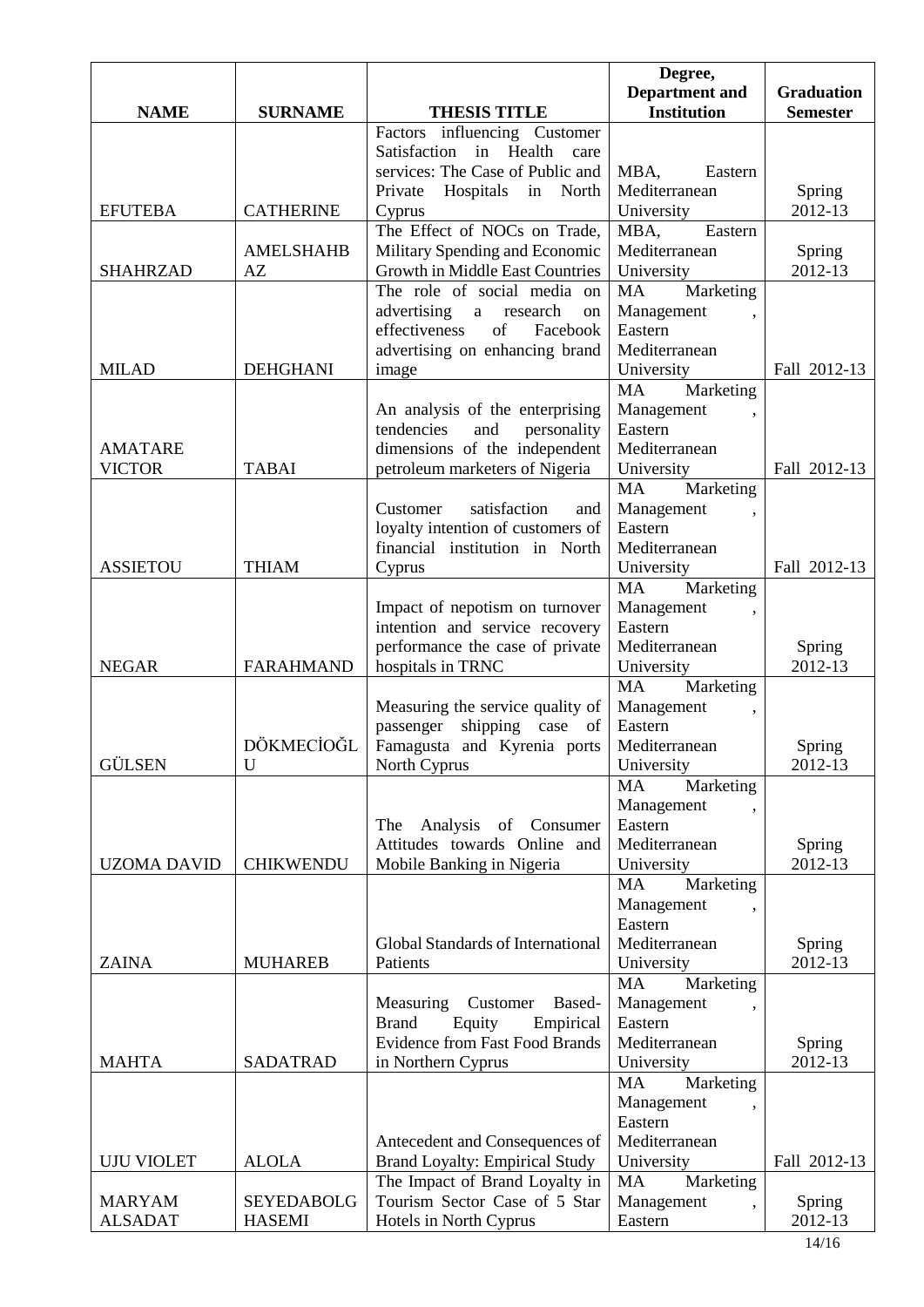|                    |                  |                                               | Degree,               |                   |
|--------------------|------------------|-----------------------------------------------|-----------------------|-------------------|
|                    |                  |                                               | <b>Department</b> and | <b>Graduation</b> |
| <b>NAME</b>        | <b>SURNAME</b>   | <b>THESIS TITLE</b>                           | <b>Institution</b>    | <b>Semester</b>   |
|                    |                  |                                               | Mediterranean         |                   |
|                    |                  |                                               | University            |                   |
|                    |                  | Entrepreneurial Attitude of the               | Eastern<br>MBA,       |                   |
|                    | <b>MOTARJEMI</b> | University Students: Case of                  | Mediterranean         | Spring            |
| <b>FARDAD</b>      | <b>KHODADAD</b>  | N.C.                                          | University            | 2011-12           |
|                    |                  |                                               | Marketing<br>MA       |                   |
|                    |                  | Effects of Accountants'<br>Job                | Management            |                   |
|                    |                  | Satisfaction<br>Affective<br>and              | Eastern               |                   |
| <b>MUHANNAD</b>    |                  | Commitment<br>Turnover<br>on                  | Mediterranean         | Spring            |
| <b>TAISEER</b>     | <b>ABU TAIR</b>  | Intentions                                    | University            | 2011-12           |
|                    |                  | Sustainable consumption and                   | Eastern<br>MBA,       |                   |
|                    |                  | green consumers: Case of EMU                  | Mediterranean         | Spring            |
| <b>MURAD</b>       | <b>ALAKBAROV</b> | <b>Students</b>                               | University            | 2008-09           |
|                    |                  |                                               | MBA,<br>Eastern       |                   |
| <b>HASSAN</b>      |                  | Impact of Millennium<br>The                   | Mediterranean         | Spring            |
| <b>MUHAMMAD</b>    | <b>ABDULLAHI</b> | Development Goals in Nigeria                  | University            | 2007-08           |
|                    |                  | The Importance of Internet                    | Eastern<br>MBA,       |                   |
|                    |                  | Marketing on Higher Education:                | Mediterranean         |                   |
| HELVESIA N.        | <b>LEM</b>       | The Case of EMU                               | University            | Fall 2006-07      |
|                    |                  | $\overline{of}$ Relationship<br>impact<br>The |                       |                   |
|                    |                  | Elements<br>Marketing<br>on                   |                       |                   |
|                    |                  | Relationship Quality, Customer                |                       |                   |
|                    |                  | Satisfaction<br>and<br>Customer               | MBA,<br>Eastern       |                   |
| <b>RUSTIYE</b>     |                  | North<br>Loyalty in<br>Cyprus                 | Mediterranean         | Spring            |
| <b>YESIM</b>       | <b>NIZAMOGLU</b> | <b>Banking Sector</b>                         | University            | 2006-07           |
|                    |                  | Market Orientation: Relation to               | Eastern<br>MBA,       |                   |
|                    |                  | in<br><b>TRNC</b><br>Competitiveness          | Mediterranean         | Spring            |
| <b>OSMAN</b>       | <b>DAGLI</b>     | Context                                       | University            | 2006-07           |
|                    |                  | The Development of Market                     |                       |                   |
|                    |                  | Orientation and Competitiveness               | MBA,<br>Eastern       |                   |
|                    |                  | SMEs of Manufacturing<br>of                   | Mediterranean         | Spring            |
| <b>MİNE</b>        | <b>CELIKER</b>   | Sector in TRNC                                | University            | 2005-06           |
|                    |                  |                                               | MSc Banking and       |                   |
|                    |                  |                                               | Finance<br>student,   |                   |
|                    |                  | <b>Evaluation of Banking Services</b>         | Eastern               |                   |
|                    |                  | and Selection Factors: The Case               | Mediterranean         | Spring            |
| <b>OSMAN</b>       | <b>SULIMAN</b>   | of Romania                                    | University            | 2005-06           |
|                    |                  | Market<br>Oriented<br>Export                  | Eastern<br>MBA,       |                   |
|                    |                  | Activities of Textile Companies               | Mediterranean         | Spring            |
| <b>SABUJ KANTI</b> | <b>SAHA</b>      | in Bangladesh                                 | University            | 2003-04           |
|                    |                  | <b>Measurement of Service Quality:</b>        |                       |                   |
|                    |                  | An Empirical Study at Cyprus                  | MBA,<br>Eastern       |                   |
|                    |                  | Turkish Airways<br>by<br>Using                | Mediterranean         | Spring            |
| ALİ                | <b>OZTUREN</b>   | <b>SERVQUAL</b>                               | University            | 2002-03           |

## **Master Thesis Co-Supervision**

|                |                                  | <b>Degree, Department and</b> | <b>Graduation</b> |
|----------------|----------------------------------|-------------------------------|-------------------|
| Name – Surname | <b>Thesis Title</b>              | <b>Institution</b>            | Date              |
| Afshin Sadeghi | <b>Impact of Service Quality</b> | Department of Business        | <b>June 2006</b>  |
| Demneh         | on Brand Awareness,              | Administration,               |                   |
|                | Loyalty and Image in the         | E.M.U                         |                   |